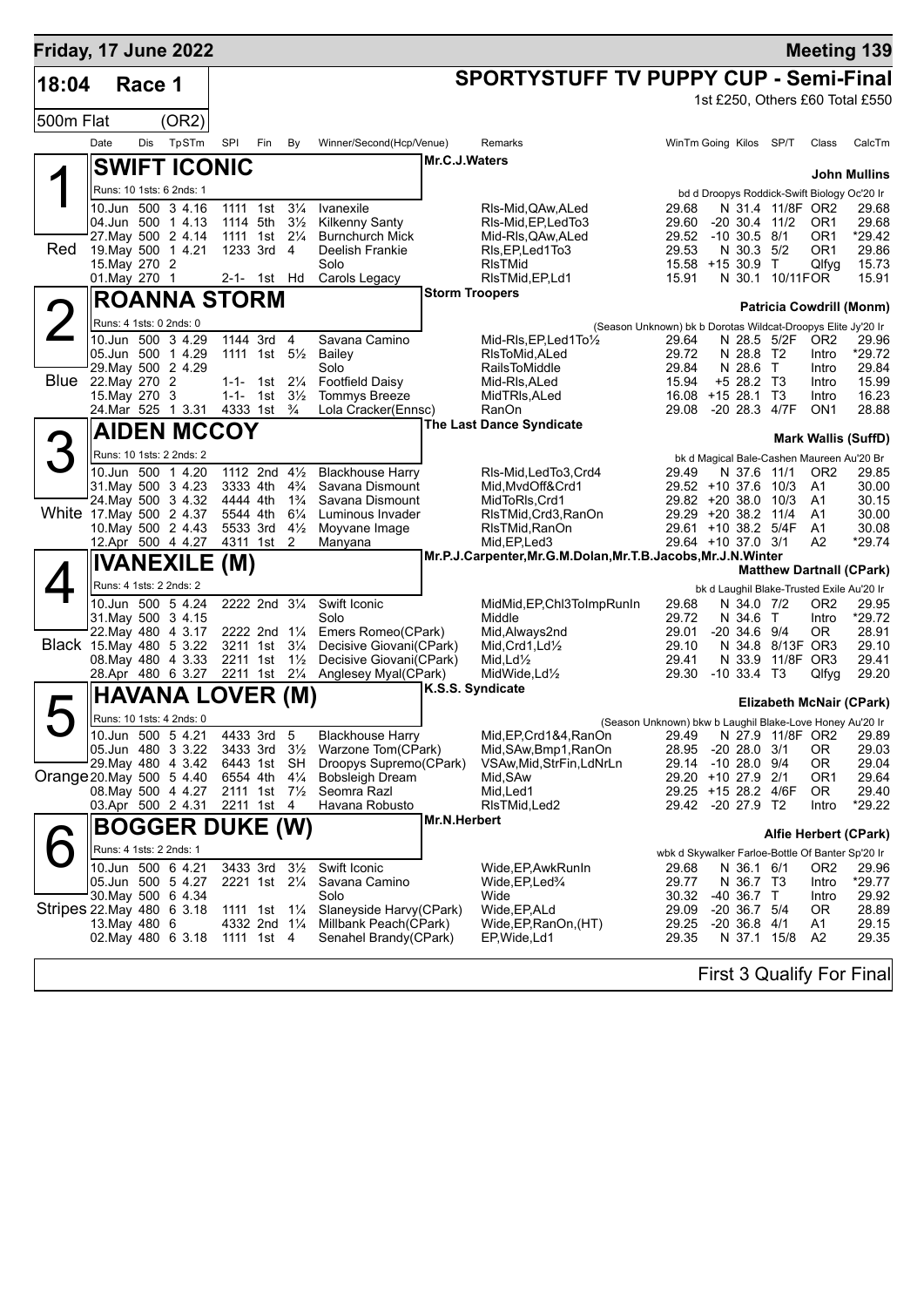| Friday, 17 June 2022     |               |        |                                                  |     |                                                       |                     |                                                 |             |                                                           |                                                            |                           |                   |                          | <b>Meeting 139</b>                                      |
|--------------------------|---------------|--------|--------------------------------------------------|-----|-------------------------------------------------------|---------------------|-------------------------------------------------|-------------|-----------------------------------------------------------|------------------------------------------------------------|---------------------------|-------------------|--------------------------|---------------------------------------------------------|
| 18:20                    |               | Race 2 |                                                  |     |                                                       |                     |                                                 |             | <b>SPORTYSTUFF TV PUPPY CUP - Semi-Final</b>              |                                                            |                           |                   |                          |                                                         |
|                          |               |        |                                                  |     |                                                       |                     |                                                 |             |                                                           |                                                            |                           |                   |                          | 1st £250, Others £60 Total £550                         |
| 500m Flat                |               |        | (OR2)                                            |     |                                                       |                     |                                                 |             |                                                           |                                                            |                           |                   |                          |                                                         |
|                          | Date          | Dis    | TpSTm                                            | SPI | Fin                                                   | By                  | Winner/Second(Hcp/Venue)                        |             | Remarks                                                   | WinTm Going Kilos SP/T                                     |                           |                   | Class                    | CalcTm                                                  |
|                          |               |        | <b>MILTON HARBOUR</b>                            |     |                                                       |                     |                                                 |             | Mrs.L.Butland, Mr.M.M.Garcia, Mr.J.Harris, Mr.L.J.Wheeler |                                                            |                           |                   |                          |                                                         |
|                          |               |        | Runs: 5 1sts: 2 2nds: 2                          |     |                                                       |                     |                                                 |             |                                                           |                                                            |                           |                   |                          | Lee Field (Unatt)                                       |
|                          |               |        | 10.Jun 500 1 4.29                                |     | 3311 1st 11/2                                         |                     | <b>Distant Emma</b>                             |             | RIs, Led 3                                                | 29.80                                                      |                           | N 35.0 11/2       | OR <sub>2</sub>          | bkw d Ballymac Bolger-Holycross Heidi Jy'20 Ir<br>29.80 |
|                          |               |        | 05.Jun 500 1 4.27                                |     |                                                       |                     | Solo                                            |             | <b>RIs</b>                                                | 29.63 +10 35.1 T                                           |                           |                   | Intro                    | *29.73                                                  |
|                          |               |        | 31. May 500 3 4.34                               |     | 2211 1st <sup>3</sup> / <sub>4</sub>                  |                     | Skywalker Mint(Sheff)                           |             | EP,Bmp1,Led2                                              | 29.08 +10 35.1 14/1                                        |                           |                   | OR.                      | 29.18                                                   |
| Red                      |               |        | 26. May 500 3 4.42<br>21. May 500 3 4.20         |     | 2222 2nd Nk<br>5566 6th 8 <sup>3</sup> / <sub>4</sub> |                     | Luminous Invader(Sheff)<br><b>Storys Peewee</b> |             | RIsToMid, FcdTCk1/4<br>RIs-Mid.Crd1                       | 29.28 +30 35.2 T2<br>29.37                                 | N 35.2 16/1               |                   | Intro<br>OR <sub>1</sub> | 29.61<br>30.07                                          |
|                          |               |        | 10. May 500 1 4.25                               |     | 2111 2nd 3 <sup>3</sup> / <sub>4</sub>                |                     | Moyvane Image                                   |             | RIs, EP, Led 1-4                                          | 29.61 +10 34.9 7/1                                         |                           |                   | A1                       | 30.01                                                   |
|                          |               |        | <b>BUBBLY RANGER</b>                             |     |                                                       |                     |                                                 |             | The Champagne Club Syndicate                              |                                                            |                           |                   |                          |                                                         |
|                          |               |        | Runs: 2 1sts: 0 2nds: 1                          |     |                                                       |                     |                                                 |             |                                                           |                                                            |                           |                   |                          | Paul Young (Rom)                                        |
|                          |               |        | 10.Jun 500 1 4.36                                |     | 4432 2nd 11/4                                         |                     | Savana Camino                                   |             | RIs-Mid                                                   | 29.64                                                      | N 35.5 11/4               |                   | OR <sub>2</sub>          | bk d Eden The Kid-Hello Alexus Au'20 Ir<br>29.74        |
|                          |               |        | 05.Jun 500 2 4.32                                |     |                                                       |                     | Solo                                            |             | <b>RIsToMid</b>                                           | $29.53 + 10.35.5$                                          |                           | $\top$            | Intro                    | *29.63                                                  |
|                          |               |        | 30. May 500 1 4.31                               |     | 1111 1st 21/ <sub>4</sub>                             |                     | Jeopardy Dawg                                   |             | RIsToMid, ALed                                            | 30.21                                                      | $-40$ 35.3 T <sub>2</sub> |                   | Intro                    | 29.81                                                   |
| Blue                     | 22. May 270 2 |        |                                                  |     |                                                       |                     | Solo                                            |             | RIsTMid                                                   | 15.96                                                      | $+5$ 35.5                 | $\top$            | Intro                    | 16.01                                                   |
|                          | 11.May 270 2  |        | 18. May 400 2 3.94                               |     |                                                       |                     | Solo(Rom)<br>Solo                               |             | Middle<br><b>RIsTMid</b>                                  | 24.73<br>16.19                                             | N 35.3 T<br>N 36.0 T      |                   | Intro                    | 24.73<br>16.19                                          |
|                          |               |        |                                                  |     |                                                       |                     |                                                 | Mr.P.D.Band |                                                           |                                                            |                           |                   |                          |                                                         |
|                          |               |        | <b>DISTANT EMMA</b>                              |     |                                                       |                     |                                                 |             |                                                           |                                                            |                           |                   |                          | <b>Barrie Draper (Sheff)</b>                            |
|                          |               |        | Runs: 2 1sts: 0 2nds: 1                          |     |                                                       |                     |                                                 |             |                                                           | (Season Unknown) bk b Droopys Sydney-Distant Lucy Oc'20 Ir |                           |                   |                          |                                                         |
|                          |               |        | 10.Jun 500 3 4.31<br>06.Jun 500 1 4.29           |     | 4442 2nd 11/2<br>2222 1st 1/2                         |                     | <b>Milton Harbour</b><br><b>Distant Prince</b>  |             | Mid-RIs, Crd1, FinWell                                    | 29.80<br>29.94                                             | N 28.5 6/1<br>N 28.4 T2   |                   | OR <sub>2</sub><br>Intro | *29.92<br>29.94                                         |
|                          |               |        | 31. May 500 2 4.36                               |     | 3555 4th                                              | 3                   | Milton Harbour(Sheff)                           |             | RIsToMid, Led RnIn<br>Bmp1                                | 29.08 +10 28.2 7/2                                         |                           |                   | OR.                      | 29.43                                                   |
|                          |               |        | White 21. May 500 1 4.30                         |     | 1111 1st 21/ <sub>4</sub>                             |                     | Flattenthecurve(Sheff)                          |             | RIsToMid, EP, Led1                                        | 28.93 +20 28.1 T3                                          |                           |                   | Qlfyg                    | 29.13                                                   |
|                          |               |        | 14. May 500 1 4.48                               |     | 2222 1st $\frac{3}{4}$                                |                     | Salty Lad(Sheff)                                |             | RIsToMid, Led RunIn                                       | 29.70 +20 27.5                                             |                           | - T3              | Qlfyg                    | 29.90                                                   |
|                          | 06. May 280 3 |        |                                                  |     |                                                       |                     | Solo(Sheff)                                     | Mr.S.Ray    | <b>RIs</b>                                                | 16.09                                                      | +5 27.0 T                 |                   | Qlfyg                    | 16.14                                                   |
|                          |               |        |                                                  |     |                                                       |                     | <b>BLACKHOUSE HARRY (M)</b>                     |             |                                                           |                                                            |                           |                   |                          | <b>Stuart Ray (Newcl)</b>                               |
|                          |               |        | Runs: 20 1sts: 11 2nds: 3                        |     |                                                       |                     |                                                 |             |                                                           |                                                            |                           |                   |                          | bk d Confident Rankin-Emers Diva Au'20 Ir               |
|                          |               |        | 10.Jun 500 4 4.28<br>05.Jun 500 3 4.21           |     |                                                       |                     | 3221 1st 41/2 Aiden Mccoy<br>Solo               |             | RIs-Mid, Led3<br>Mid                                      | 29.49<br>29.45 +10 32.7 T                                  | N 32.7 9/4                |                   | OR <sub>2</sub><br>Intro | *29.49<br>29.55                                         |
|                          |               |        | 31 May 480 4 4.73                                |     | 4544 3rd 21/4                                         |                     | <b>Ballintee Emily(Newcl)</b>                   |             | BBmp1/ <sub>4</sub> , Crowded2, RanOn                     | 28.98                                                      |                           | $-20$ 33.1 $1/2F$ | OR.                      | 28.96                                                   |
|                          |               |        | Black 18. May 480 3 4.70                         |     | 3311 1st 21/ <sub>2</sub>                             |                     | Droopys Odds On(Newcl)                          |             | Led <sub>2</sub>                                          | 28.48                                                      |                           | N 33.4 10/11 FA1  |                          | 28.48                                                   |
|                          |               |        | 10. May 480 3 4.70                               |     | 5311 1st 1 <sup>1</sup> / <sub>2</sub>                |                     | Droopys Hooray(Newcl)                           |             | $Led\frac{1}{2}$                                          | 28.41                                                      |                           | N 33.2 5/6F A1    |                          | 28.41                                                   |
|                          |               |        | 04. May 480 3 4.67                               |     | 3222 2nd $1\frac{1}{2}$                               |                     | Killieford Defoe(Newcl)                         |             | AlwaysHandy,FcdTCk1/2<br>Mr.K.A.Boothby                   | 28.47                                                      |                           | N 33.4 11/8F A1   |                          | 28.59                                                   |
|                          |               |        | <b>SAVANA CAMINO (M)</b>                         |     |                                                       |                     |                                                 |             |                                                           |                                                            |                           |                   |                          | Jason Bloomfield (Hnlow)                                |
|                          |               |        | Runs: 20 1sts: 3 2nds: 6                         |     |                                                       |                     |                                                 |             |                                                           |                                                            |                           |                   |                          | bk d Jaytee Yankee-Hello Diva Au'20 Ir                  |
|                          |               |        | 10.Jun 500 4 4.27                                |     |                                                       |                     | 2211 1st 11/4 Bubbly Ranger                     |             | Mid, QAw, Led <sup>1</sup> / <sub>2</sub>                 | 29.64                                                      |                           |                   |                          | N 32.0 6/1 OR2 29.64                                    |
|                          |               |        | 05.Jun 500 3 4.44<br>27. May 500 6 4.39          |     | 6544 4th                                              | $6\frac{1}{4}$      | 3333 2nd 21/4 Bogger Duke<br>Signet Ace         |             | Mid, SAw, RanOn<br>Mid, SAw                               | 29.77<br>29.31                                             | N 32.8 T3<br>N 32.7 66/1  |                   | Intro<br>OR <sub>1</sub> | 29.95<br>29.81                                          |
| Orange 19 May 500 5 4.28 |               |        |                                                  |     | 2223 3rd                                              |                     | 10½ Bockos Belly                                |             | Mid, EP, Crd2                                             | 29.36                                                      | N 32.4 66/1               |                   | OR <sub>1</sub>          | 30.21                                                   |
|                          |               |        | 08. May 500 4 4.35                               |     | 5656 3rd                                              | $3\frac{1}{2}$      | Deanridge Skippy                                |             | Middle, Crd1                                              | 29.49 +15 32.7 4/1                                         |                           |                   | OR.                      | 29.93                                                   |
|                          |               |        | 01. May 500 5 4.34                               |     |                                                       |                     | 3222 2nd 21/4 Hellofakerfuffle                  |             | Middle                                                    | 29.44                                                      | N 32.5 33/1               |                   | OR <sub>1</sub>          | *29.63                                                  |
|                          |               |        | <b>FARNEYS RICHIE (M)</b>                        |     |                                                       |                     |                                                 | Mr.K.P.Boon |                                                           |                                                            |                           |                   |                          | <b>Kevin Boon</b>                                       |
|                          |               |        | Runs: 14 1sts: 2 2nds: 2                         |     |                                                       |                     |                                                 |             |                                                           |                                                            |                           |                   |                          | bk d Magical Bale-Ballintee Annie Jy'20 Ir              |
|                          |               |        | 10.Jun 500 4 4.17                                |     | 1234 3rd                                              | $2\frac{3}{4}$      | <b>Milton Harbour</b>                           |             | Mid, QAw, Led To 2                                        | 29.80                                                      | N 31.0 11/4               |                   | OR <sub>2</sub>          | 30.03                                                   |
|                          |               |        | 31. May 500 3 4.45                               |     | 5566 6th                                              | $6\frac{1}{2}$      | Savana Eruption(Sheff)                          |             | CrdStart, FcdWide1                                        | 29.02 +10 31.5 5/2                                         |                           |                   | OR.                      | 29.64                                                   |
|                          |               |        | 21. May 500 5 4. 26                              |     | 5455 5th                                              | $9\frac{3}{4}$      | Ballymac Leon                                   |             | FcdTCkWide1,Crd4                                          | 29.04                                                      | N 31.0 4/1                |                   | OR1                      | 29.81                                                   |
|                          |               |        | Stripes 08. May 500 5 4.27<br>01. May 500 4 4.16 |     | 4555 5th<br>1111 1st                                  | $8\frac{1}{2}$<br>5 | Sporting Chile<br>Savana Banba                  |             | Middle, (TrackRecord)<br>Mid, QAw, ALd                    | 28.99 +15 31.5 3/1<br>29.17 +10 31.6 7/2                   |                           |                   | 0R<br>0R                 | 29.80<br>$*29.27$                                       |
|                          |               |        | 24.Apr 500 3 4.34                                |     | 5666 5th                                              | $3\frac{1}{4}$      | Global Vision                                   |             | Middle                                                    | 29.67                                                      | N 31.5 10/1               |                   | 0R                       | 29.93                                                   |
|                          |               |        |                                                  |     |                                                       |                     |                                                 |             |                                                           |                                                            |                           |                   |                          |                                                         |
|                          |               |        |                                                  |     |                                                       |                     |                                                 |             |                                                           |                                                            |                           |                   |                          |                                                         |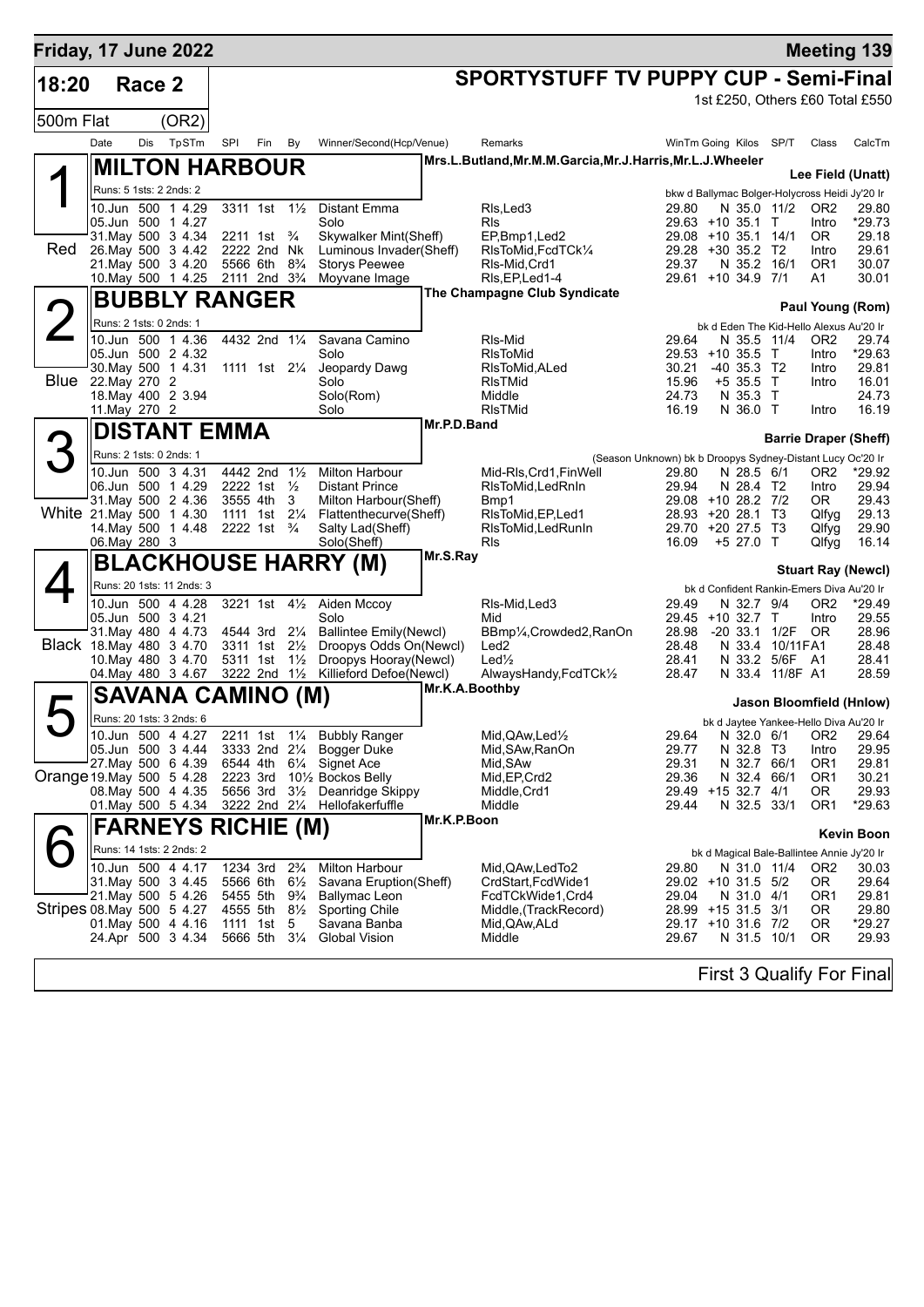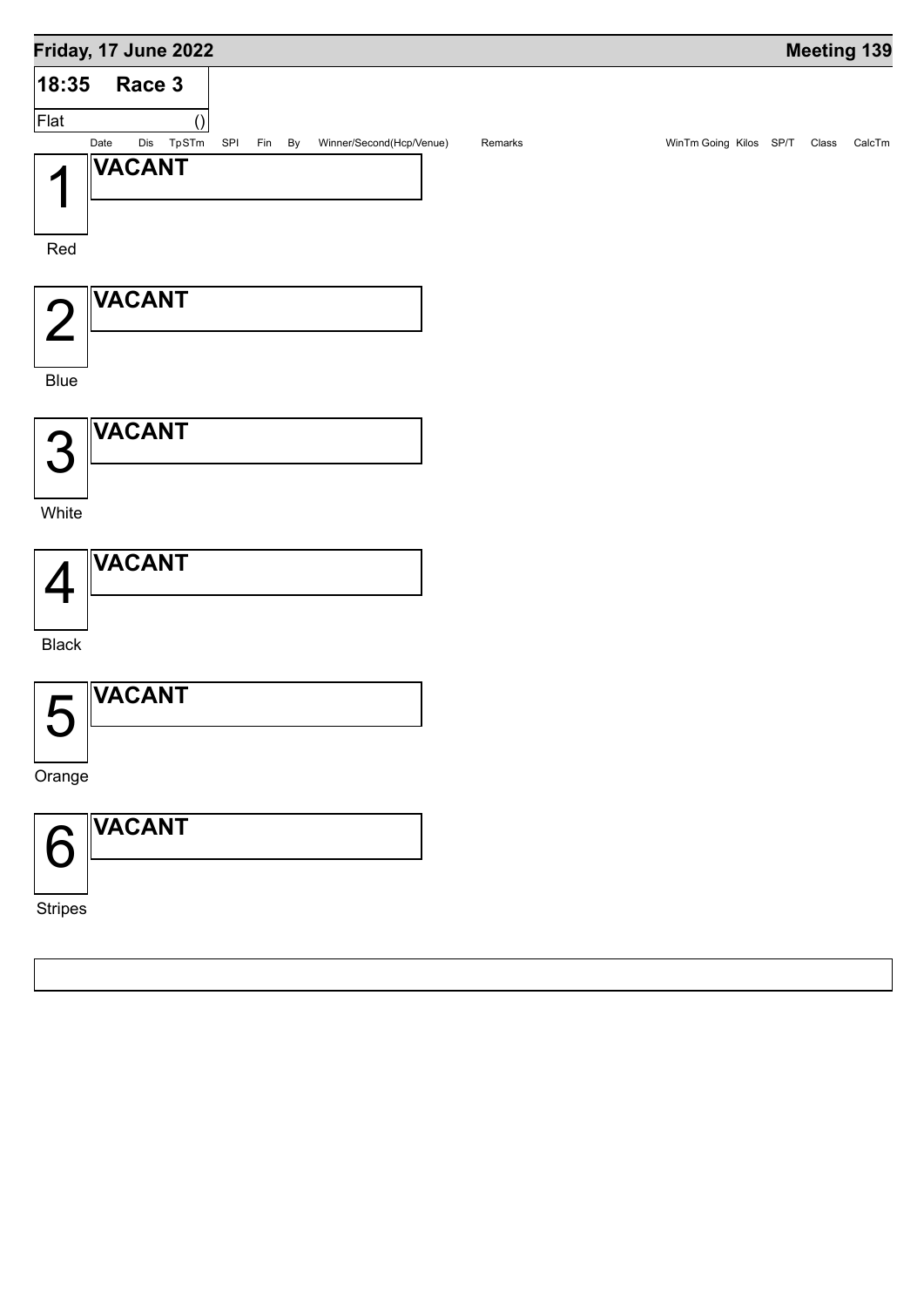## **Friday, 17 June 2022 Meeting 139 Race 4** () **18:50** Flat Date Dis TpSTm SPI Fin By Winner/Second(Hcp/Venue) Remarks WinTm Going Kilos SP/T Class CalcTm 1 Red **VACANT** 2 Blue **VACANT** 3 **White VACANT** 4 Black **VACANT** 5 Orange **VACANT** 6 **VACANT**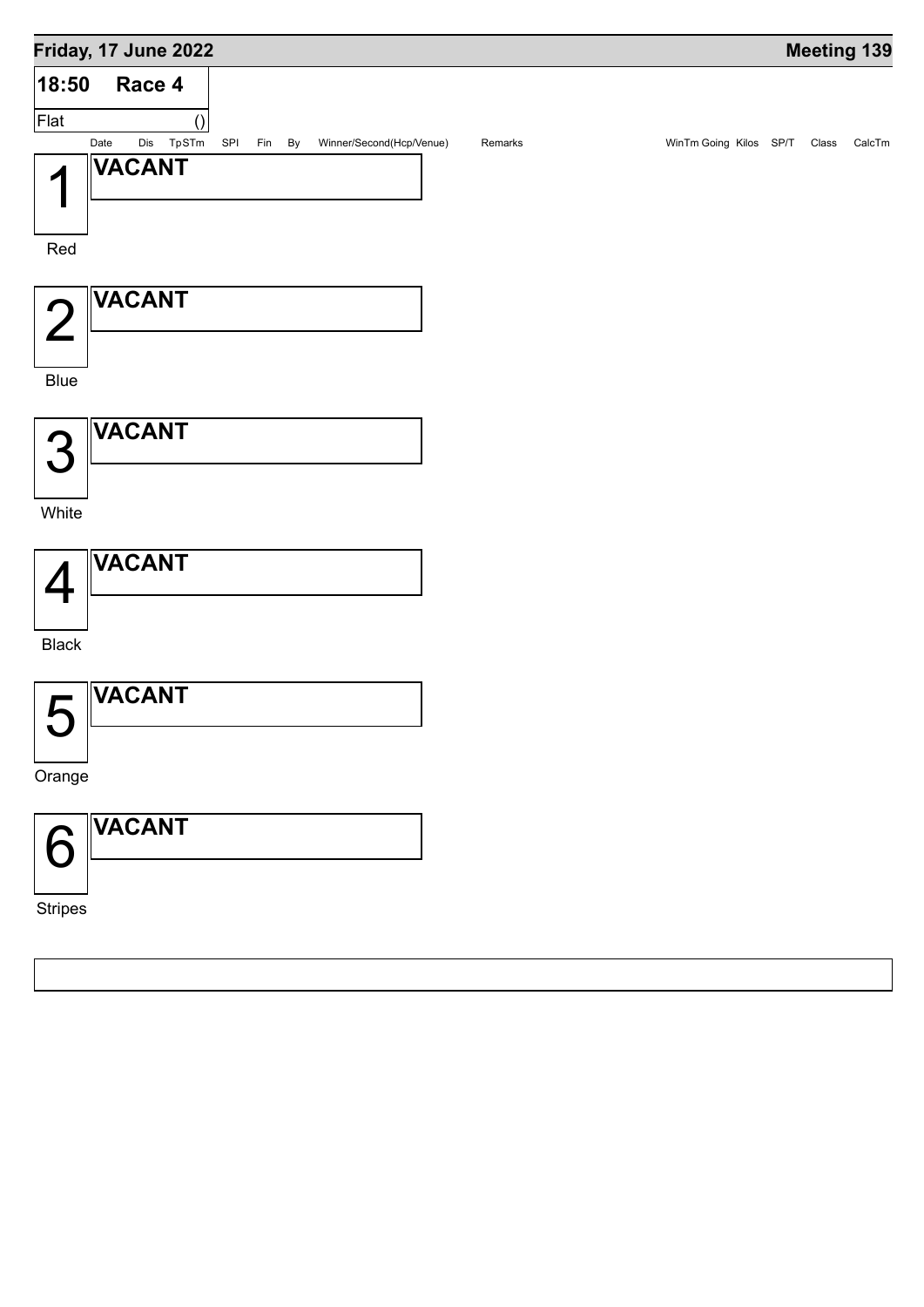| <b>MADRI EXCEPCIONAL LADIES STAKES - Semi-Final</b><br>19:10<br>Race 5<br>1st £250, Others £60 Total £550<br>(OR2)<br>500m Flat<br>Date<br>Dis<br>TpSTm<br>SPI<br>Fin<br>Winner/Second(Hcp/Venue)<br>WinTm Going Kilos SP/T<br>By<br>Remarks<br>Class<br><b>The Bruiser Boyz</b><br><b>BONJOUR BULLET</b><br><b>Belinda Green (Hove)</b><br>Runs: 24 1sts: 9 2nds: 3<br>(Season 09.De'21) bk b Dorotas Wildcat-Droopys Achieve Fb'20 Ir<br>5553 3rd 11/2<br><b>Bettys Book</b><br>10.Jun 500 1 4.24<br>RIs-Mid.Crd2<br>N 29.3 11/2<br>30.13<br>OR <sub>2</sub><br>06.Jun 500 3 4.42<br>Solo<br>MidToRIs<br>30.21<br>N 29.3 T<br>Intro<br>Solo<br>26. May 500 1 4.30<br>SItStbStart, Rails<br>29.93 +10 29.4 T<br>*30.03<br>Intro<br>Red<br>21. May 540 4 13.22 4333 3rd 8 <sup>3</sup> / <sub>4</sub><br>Milton Mia(Cryfd)<br>Crd1&4&5, RIs<br>33.61 +20 29.2 2/1<br>OR.<br>14. May 540 3 13.20 6444 4th 7 <sup>3</sup> / <sub>4</sub><br>Freeky Pumbaa(Cryfd)<br>SlpStt, Crd1&1/2, RIs<br>33.96<br>N 29.1 7/4<br>OR <sub>3</sub><br>07. May 540 2 12.99 5222 2nd Hd<br>Clairekeith Rosa(Cryfd)<br>2ndFrom2, Chl&Crd5, RanOn<br>34.10<br>N 29.5 2/1<br>OR.<br>34.12<br>Mrs.A.J.Jeal<br><b>ANTIGUA CUDDLES</b><br><b>Mark Wallis (SuffD)</b><br>Runs: 21 1sts: 8 2nds: 7<br>(Season Unknown) bk b Droopys Sydney-High St Jesse Ja'20 Ir<br>10.Jun 500 3 4.20<br>3211 2nd Hd<br>Wide Open<br>RIs-Mid, Crd1, Led3ToNrLine<br>29.49<br>N 30.2 13/8<br>OR <sub>2</sub><br>29.51<br>04.Jun 500 3 4.25<br><b>Global Vision</b><br>29.52 -10 29.9 5/2J<br>1243 4th<br>$4\frac{3}{4}$<br>RIs-Mid, Bmp1, CrdRunIn<br>OR <sub>1</sub><br>27. May 500 1 4.16<br>3222 2nd 1/2<br>Signet Ace<br>RIs, Crd1, FinWell<br>29.31<br>N 30.4 6/1<br>OR <sub>1</sub><br><b>Blue</b><br>19. May 500 4 4.19<br>2122 2nd 31/4<br>Deelish Frankie<br>29.53<br>N 30.0 10/3<br>OR <sub>1</sub><br>29.79<br>RIs-Mid, QAw<br>11. May 500 1 4.28<br>1122 2nd 1/2<br>29.50<br><b>Balterio</b><br>RIsTMid, LdTo2<br>29.45<br>N 30.5 T2<br>Qlfyg<br>30.Apr 480 4 4.39<br>1111 1st<br>$2\frac{1}{2}$<br>VQAw, Mid, ALed<br>28.68<br>-30 30.2 4/6F<br>Lights Out(Monm)<br>IV<br><b>Makeit Syndicate</b><br><b>MAKEIT FOR WAZ</b><br><b>Frank Gray</b><br>Runs: 29 1sts: 7 2nds: 7<br>(Season Unknown) bk b Droopys Sydney-Alien Nipper Fb'20 Ir<br>10.Jun 500 4 4.20<br>3331 2nd 1<br>RIs-Mid, EP, Crd1, Ld4TRunIn<br><b>Bettys Book</b><br>30.13<br>N 26.2 9/4<br>OR <sub>2</sub><br>04.Jun 500 2 4.21<br>29.55<br>4655 5th<br>10 <sup>1</sup> / <sub>2</sub> Signet Goofy<br>$-20$ 26.0 20/1<br>OR <sub>1</sub><br>RIs-Mid, Bmp1<br>28. May 500 1 4.25<br>29.64<br>N 25.8<br>29.64<br>1111 1st<br>$\overline{1}$<br>Droopys Cavalry<br>14/1<br>OR <sub>1</sub><br>RIs-Mid, ALed<br>White 21. May 500 1 4.06<br>1122 2nd 41/4<br>OR <sub>1</sub><br><b>Bockos Vieira</b><br>29.08<br>N 25.8 33/1<br>RIs-Mid, Led To 3<br>07. May 500 2 4.26<br>3666 6th<br>$8\frac{1}{4}$<br>29.89 +10 26.7 7/4F<br>Leazes Fergus<br>A2<br>RIsTMid, BCrd1<br>N 26.7 T3<br>ReQul 16.10<br>27.Apr 270 1<br>2-1-<br>$1\frac{3}{4}$<br>Makeit A Bluey<br>RIs, Led1<br>16.10<br>1st<br>Mr.B.Matthews<br><b>WIDE OPEN</b><br><b>Brendan Matthews (Irish)</b><br>Runs: 7 1sts: 5 2nds: 0<br>(Season Unknown) bk b Ballymac Bolger-Dolce Vita Au'20 Ir<br>10.Jun 500 1 4.19<br>2342 1st Hd Antigua Cuddles<br>RIs-Mid, LedNrLine<br>29.49<br>N 28.3 5/6F OR2<br>29.49<br>28. May 500 4 4.16<br>4555 5th<br>261/ <sub>2</sub> Jaytee Wexford<br>QAw,ChlToBCrd1<br>29.18<br>N 28.7 13/8F OR1<br>31.31<br>21. May 500 1 4.15<br>1111 1st 21/4 Zazzeras Jack<br>RIs-Mid, ALed<br>29.16<br>N 28.3 15/8<br>OR1<br>Black 01.May 500 1 4.39<br>4333 3rd 21/2<br>Hellofakerfuffle<br>29.44<br>N 28.6 8/13F OR1<br>Rails, MsdBrk<br>29.65<br>$3\frac{3}{4}$<br>24.Apr 500 2 4.31<br>1222 1st<br><b>Farneys Maestro</b><br>29.59<br>N 28.7 5/4F<br>OR <sub>1</sub><br>29.59<br>RIsTMid, Crd1, Led4<br>17.Apr 500 3 4.14<br>1111 1st 2 <sup>3</sup> / <sub>4</sub><br><b>Storys Peewee</b><br>RIsTMid, QAw, ALed<br>29.18<br>N 28.7 4/9F<br>OR.<br><b>Alnwick Greyhound Group</b><br>COOLAVANNY AUNTY<br>Angela Harrison (Newcl)<br>Runs: 36 1sts: 22 2nds: 5<br>(Season Unknown) bk b Droopys Sydney-Yahoo Katie Sp'19 Ir<br>10.Jun 500 2 4.22 2222 1st 21/2 Churchill Holly<br>RIs-Mid, Led RunIn<br>29.67 N 28.2 1/2F OR2 *29.67<br>04.Jun 500 1 4.31<br>$-60$ 28.2 T<br>30.27<br>Intro<br>Solo<br>Rails<br>31. May 480 2 4.63<br>Solo(Newcl)<br>QAw, Rails<br>28.80<br>$-20$ 28.4 T<br>ReQul<br>28.60<br>Orange 24 May 480 1 3.11<br>Solo(Sheff)<br>27.69 +30 28.5 T<br>Rls<br>Intro<br>30.Apr 630 3 13.00 2223 3rd 31/4 Bombardier(Monm)<br>38.81<br>-40 28.3 4/7F<br>IV<br>EP, RIs To Mid, Crd3<br>21.Apr 640 2 15.77 2222 1st 1/2<br>Coolavanny Bani(Sunld)<br>39.07 +20 28.4 4/9F<br>0R<br>39.27<br>MidToRIs, LedNearLine<br>Mr.K.P.Boon<br>OLD FORT CHICAGO (M)<br><b>Kevin Boon</b><br>Runs: 7 1sts: 1 2nds: 2<br>(Season Unknown) bd b Droopys Sydney-Lemon Stacey Jn'20 Ir<br>1124 3rd 41/2<br>Wide Open<br>10.Jun 500 6 4.15<br>N 30.2 12/1<br>Mid,LedTo3,Crd4<br>29.49<br>OR <sub>2</sub><br>06.Jun 480 3 4.14<br>Chasing Landy(Notts)<br>29.03 +10 30.6 T2<br>1111 1st 31/ <sub>4</sub><br>ALd, RIs-Mid<br>29.13<br>Intro<br>28. May 500 6 4.35<br>N 30.8 33/1<br>4444 6th<br>$5\frac{3}{4}$<br>Singalong Sally<br>Mid, SAw<br>29.33<br>OR <sub>1</sub><br>Stripes 20. May 500 4 4.20<br>3333 3rd 41/2<br>Emilys Jet<br>Mid,EP<br>29.32<br>N 30.9 8/1<br>OR <sub>1</sub><br>1122 2nd 21/2<br>29.23 +15 31.3 6/5F<br>0R<br>*29.59<br>08. May 500 3 4.20<br>Lemon Tossy<br>MidTRIs, QAw, Led To 3<br>01. May 500 5 4.16<br>3332 2nd 21/4<br>Mid, EP, Crd4<br>29.56<br>N 31.6 16/1<br>0R<br>Pocket Lola<br>First 3 Qualify For Final | Friday, 17 June 2022 |  |  |  |  |  |  | <b>Meeting 139</b> |        |
|---------------------------------------------------------------------------------------------------------------------------------------------------------------------------------------------------------------------------------------------------------------------------------------------------------------------------------------------------------------------------------------------------------------------------------------------------------------------------------------------------------------------------------------------------------------------------------------------------------------------------------------------------------------------------------------------------------------------------------------------------------------------------------------------------------------------------------------------------------------------------------------------------------------------------------------------------------------------------------------------------------------------------------------------------------------------------------------------------------------------------------------------------------------------------------------------------------------------------------------------------------------------------------------------------------------------------------------------------------------------------------------------------------------------------------------------------------------------------------------------------------------------------------------------------------------------------------------------------------------------------------------------------------------------------------------------------------------------------------------------------------------------------------------------------------------------------------------------------------------------------------------------------------------------------------------------------------------------------------------------------------------------------------------------------------------------------------------------------------------------------------------------------------------------------------------------------------------------------------------------------------------------------------------------------------------------------------------------------------------------------------------------------------------------------------------------------------------------------------------------------------------------------------------------------------------------------------------------------------------------------------------------------------------------------------------------------------------------------------------------------------------------------------------------------------------------------------------------------------------------------------------------------------------------------------------------------------------------------------------------------------------------------------------------------------------------------------------------------------------------------------------------------------------------------------------------------------------------------------------------------------------------------------------------------------------------------------------------------------------------------------------------------------------------------------------------------------------------------------------------------------------------------------------------------------------------------------------------------------------------------------------------------------------------------------------------------------------------------------------------------------------------------------------------------------------------------------------------------------------------------------------------------------------------------------------------------------------------------------------------------------------------------------------------------------------------------------------------------------------------------------------------------------------------------------------------------------------------------------------------------------------------------------------------------------------------------------------------------------------------------------------------------------------------------------------------------------------------------------------------------------------------------------------------------------------------------------------------------------------------------------------------------------------------------------------------------------------------------------------------------------------------------------------------------------------------------------------------------------------------------------------------------------------------------------------------------------------------------------------------------------------------------------------------------------------------------------------------------------------------------------------------------------------------------------------------------------------------------------------------------------------------------------------------------------------------------------------------------------------------------------------------------------------------------------------------------------------------------------------------------------------------------------------------------------------------------------------------------------------------------------------------------------------------------------------------------------------------------------------------------------------------------|----------------------|--|--|--|--|--|--|--------------------|--------|
|                                                                                                                                                                                                                                                                                                                                                                                                                                                                                                                                                                                                                                                                                                                                                                                                                                                                                                                                                                                                                                                                                                                                                                                                                                                                                                                                                                                                                                                                                                                                                                                                                                                                                                                                                                                                                                                                                                                                                                                                                                                                                                                                                                                                                                                                                                                                                                                                                                                                                                                                                                                                                                                                                                                                                                                                                                                                                                                                                                                                                                                                                                                                                                                                                                                                                                                                                                                                                                                                                                                                                                                                                                                                                                                                                                                                                                                                                                                                                                                                                                                                                                                                                                                                                                                                                                                                                                                                                                                                                                                                                                                                                                                                                                                                                                                                                                                                                                                                                                                                                                                                                                                                                                                                                                                                                                                                                                                                                                                                                                                                                                                                                                                                                                                                                                           |                      |  |  |  |  |  |  |                    |        |
|                                                                                                                                                                                                                                                                                                                                                                                                                                                                                                                                                                                                                                                                                                                                                                                                                                                                                                                                                                                                                                                                                                                                                                                                                                                                                                                                                                                                                                                                                                                                                                                                                                                                                                                                                                                                                                                                                                                                                                                                                                                                                                                                                                                                                                                                                                                                                                                                                                                                                                                                                                                                                                                                                                                                                                                                                                                                                                                                                                                                                                                                                                                                                                                                                                                                                                                                                                                                                                                                                                                                                                                                                                                                                                                                                                                                                                                                                                                                                                                                                                                                                                                                                                                                                                                                                                                                                                                                                                                                                                                                                                                                                                                                                                                                                                                                                                                                                                                                                                                                                                                                                                                                                                                                                                                                                                                                                                                                                                                                                                                                                                                                                                                                                                                                                                           |                      |  |  |  |  |  |  |                    |        |
|                                                                                                                                                                                                                                                                                                                                                                                                                                                                                                                                                                                                                                                                                                                                                                                                                                                                                                                                                                                                                                                                                                                                                                                                                                                                                                                                                                                                                                                                                                                                                                                                                                                                                                                                                                                                                                                                                                                                                                                                                                                                                                                                                                                                                                                                                                                                                                                                                                                                                                                                                                                                                                                                                                                                                                                                                                                                                                                                                                                                                                                                                                                                                                                                                                                                                                                                                                                                                                                                                                                                                                                                                                                                                                                                                                                                                                                                                                                                                                                                                                                                                                                                                                                                                                                                                                                                                                                                                                                                                                                                                                                                                                                                                                                                                                                                                                                                                                                                                                                                                                                                                                                                                                                                                                                                                                                                                                                                                                                                                                                                                                                                                                                                                                                                                                           |                      |  |  |  |  |  |  |                    |        |
|                                                                                                                                                                                                                                                                                                                                                                                                                                                                                                                                                                                                                                                                                                                                                                                                                                                                                                                                                                                                                                                                                                                                                                                                                                                                                                                                                                                                                                                                                                                                                                                                                                                                                                                                                                                                                                                                                                                                                                                                                                                                                                                                                                                                                                                                                                                                                                                                                                                                                                                                                                                                                                                                                                                                                                                                                                                                                                                                                                                                                                                                                                                                                                                                                                                                                                                                                                                                                                                                                                                                                                                                                                                                                                                                                                                                                                                                                                                                                                                                                                                                                                                                                                                                                                                                                                                                                                                                                                                                                                                                                                                                                                                                                                                                                                                                                                                                                                                                                                                                                                                                                                                                                                                                                                                                                                                                                                                                                                                                                                                                                                                                                                                                                                                                                                           |                      |  |  |  |  |  |  |                    | CalcTm |
|                                                                                                                                                                                                                                                                                                                                                                                                                                                                                                                                                                                                                                                                                                                                                                                                                                                                                                                                                                                                                                                                                                                                                                                                                                                                                                                                                                                                                                                                                                                                                                                                                                                                                                                                                                                                                                                                                                                                                                                                                                                                                                                                                                                                                                                                                                                                                                                                                                                                                                                                                                                                                                                                                                                                                                                                                                                                                                                                                                                                                                                                                                                                                                                                                                                                                                                                                                                                                                                                                                                                                                                                                                                                                                                                                                                                                                                                                                                                                                                                                                                                                                                                                                                                                                                                                                                                                                                                                                                                                                                                                                                                                                                                                                                                                                                                                                                                                                                                                                                                                                                                                                                                                                                                                                                                                                                                                                                                                                                                                                                                                                                                                                                                                                                                                                           |                      |  |  |  |  |  |  |                    |        |
|                                                                                                                                                                                                                                                                                                                                                                                                                                                                                                                                                                                                                                                                                                                                                                                                                                                                                                                                                                                                                                                                                                                                                                                                                                                                                                                                                                                                                                                                                                                                                                                                                                                                                                                                                                                                                                                                                                                                                                                                                                                                                                                                                                                                                                                                                                                                                                                                                                                                                                                                                                                                                                                                                                                                                                                                                                                                                                                                                                                                                                                                                                                                                                                                                                                                                                                                                                                                                                                                                                                                                                                                                                                                                                                                                                                                                                                                                                                                                                                                                                                                                                                                                                                                                                                                                                                                                                                                                                                                                                                                                                                                                                                                                                                                                                                                                                                                                                                                                                                                                                                                                                                                                                                                                                                                                                                                                                                                                                                                                                                                                                                                                                                                                                                                                                           |                      |  |  |  |  |  |  |                    |        |
|                                                                                                                                                                                                                                                                                                                                                                                                                                                                                                                                                                                                                                                                                                                                                                                                                                                                                                                                                                                                                                                                                                                                                                                                                                                                                                                                                                                                                                                                                                                                                                                                                                                                                                                                                                                                                                                                                                                                                                                                                                                                                                                                                                                                                                                                                                                                                                                                                                                                                                                                                                                                                                                                                                                                                                                                                                                                                                                                                                                                                                                                                                                                                                                                                                                                                                                                                                                                                                                                                                                                                                                                                                                                                                                                                                                                                                                                                                                                                                                                                                                                                                                                                                                                                                                                                                                                                                                                                                                                                                                                                                                                                                                                                                                                                                                                                                                                                                                                                                                                                                                                                                                                                                                                                                                                                                                                                                                                                                                                                                                                                                                                                                                                                                                                                                           |                      |  |  |  |  |  |  |                    | 30.25  |
|                                                                                                                                                                                                                                                                                                                                                                                                                                                                                                                                                                                                                                                                                                                                                                                                                                                                                                                                                                                                                                                                                                                                                                                                                                                                                                                                                                                                                                                                                                                                                                                                                                                                                                                                                                                                                                                                                                                                                                                                                                                                                                                                                                                                                                                                                                                                                                                                                                                                                                                                                                                                                                                                                                                                                                                                                                                                                                                                                                                                                                                                                                                                                                                                                                                                                                                                                                                                                                                                                                                                                                                                                                                                                                                                                                                                                                                                                                                                                                                                                                                                                                                                                                                                                                                                                                                                                                                                                                                                                                                                                                                                                                                                                                                                                                                                                                                                                                                                                                                                                                                                                                                                                                                                                                                                                                                                                                                                                                                                                                                                                                                                                                                                                                                                                                           |                      |  |  |  |  |  |  |                    | 30.21  |
|                                                                                                                                                                                                                                                                                                                                                                                                                                                                                                                                                                                                                                                                                                                                                                                                                                                                                                                                                                                                                                                                                                                                                                                                                                                                                                                                                                                                                                                                                                                                                                                                                                                                                                                                                                                                                                                                                                                                                                                                                                                                                                                                                                                                                                                                                                                                                                                                                                                                                                                                                                                                                                                                                                                                                                                                                                                                                                                                                                                                                                                                                                                                                                                                                                                                                                                                                                                                                                                                                                                                                                                                                                                                                                                                                                                                                                                                                                                                                                                                                                                                                                                                                                                                                                                                                                                                                                                                                                                                                                                                                                                                                                                                                                                                                                                                                                                                                                                                                                                                                                                                                                                                                                                                                                                                                                                                                                                                                                                                                                                                                                                                                                                                                                                                                                           |                      |  |  |  |  |  |  |                    | 34.51  |
|                                                                                                                                                                                                                                                                                                                                                                                                                                                                                                                                                                                                                                                                                                                                                                                                                                                                                                                                                                                                                                                                                                                                                                                                                                                                                                                                                                                                                                                                                                                                                                                                                                                                                                                                                                                                                                                                                                                                                                                                                                                                                                                                                                                                                                                                                                                                                                                                                                                                                                                                                                                                                                                                                                                                                                                                                                                                                                                                                                                                                                                                                                                                                                                                                                                                                                                                                                                                                                                                                                                                                                                                                                                                                                                                                                                                                                                                                                                                                                                                                                                                                                                                                                                                                                                                                                                                                                                                                                                                                                                                                                                                                                                                                                                                                                                                                                                                                                                                                                                                                                                                                                                                                                                                                                                                                                                                                                                                                                                                                                                                                                                                                                                                                                                                                                           |                      |  |  |  |  |  |  |                    | 34.58  |
|                                                                                                                                                                                                                                                                                                                                                                                                                                                                                                                                                                                                                                                                                                                                                                                                                                                                                                                                                                                                                                                                                                                                                                                                                                                                                                                                                                                                                                                                                                                                                                                                                                                                                                                                                                                                                                                                                                                                                                                                                                                                                                                                                                                                                                                                                                                                                                                                                                                                                                                                                                                                                                                                                                                                                                                                                                                                                                                                                                                                                                                                                                                                                                                                                                                                                                                                                                                                                                                                                                                                                                                                                                                                                                                                                                                                                                                                                                                                                                                                                                                                                                                                                                                                                                                                                                                                                                                                                                                                                                                                                                                                                                                                                                                                                                                                                                                                                                                                                                                                                                                                                                                                                                                                                                                                                                                                                                                                                                                                                                                                                                                                                                                                                                                                                                           |                      |  |  |  |  |  |  |                    |        |
|                                                                                                                                                                                                                                                                                                                                                                                                                                                                                                                                                                                                                                                                                                                                                                                                                                                                                                                                                                                                                                                                                                                                                                                                                                                                                                                                                                                                                                                                                                                                                                                                                                                                                                                                                                                                                                                                                                                                                                                                                                                                                                                                                                                                                                                                                                                                                                                                                                                                                                                                                                                                                                                                                                                                                                                                                                                                                                                                                                                                                                                                                                                                                                                                                                                                                                                                                                                                                                                                                                                                                                                                                                                                                                                                                                                                                                                                                                                                                                                                                                                                                                                                                                                                                                                                                                                                                                                                                                                                                                                                                                                                                                                                                                                                                                                                                                                                                                                                                                                                                                                                                                                                                                                                                                                                                                                                                                                                                                                                                                                                                                                                                                                                                                                                                                           |                      |  |  |  |  |  |  |                    |        |
|                                                                                                                                                                                                                                                                                                                                                                                                                                                                                                                                                                                                                                                                                                                                                                                                                                                                                                                                                                                                                                                                                                                                                                                                                                                                                                                                                                                                                                                                                                                                                                                                                                                                                                                                                                                                                                                                                                                                                                                                                                                                                                                                                                                                                                                                                                                                                                                                                                                                                                                                                                                                                                                                                                                                                                                                                                                                                                                                                                                                                                                                                                                                                                                                                                                                                                                                                                                                                                                                                                                                                                                                                                                                                                                                                                                                                                                                                                                                                                                                                                                                                                                                                                                                                                                                                                                                                                                                                                                                                                                                                                                                                                                                                                                                                                                                                                                                                                                                                                                                                                                                                                                                                                                                                                                                                                                                                                                                                                                                                                                                                                                                                                                                                                                                                                           |                      |  |  |  |  |  |  |                    |        |
|                                                                                                                                                                                                                                                                                                                                                                                                                                                                                                                                                                                                                                                                                                                                                                                                                                                                                                                                                                                                                                                                                                                                                                                                                                                                                                                                                                                                                                                                                                                                                                                                                                                                                                                                                                                                                                                                                                                                                                                                                                                                                                                                                                                                                                                                                                                                                                                                                                                                                                                                                                                                                                                                                                                                                                                                                                                                                                                                                                                                                                                                                                                                                                                                                                                                                                                                                                                                                                                                                                                                                                                                                                                                                                                                                                                                                                                                                                                                                                                                                                                                                                                                                                                                                                                                                                                                                                                                                                                                                                                                                                                                                                                                                                                                                                                                                                                                                                                                                                                                                                                                                                                                                                                                                                                                                                                                                                                                                                                                                                                                                                                                                                                                                                                                                                           |                      |  |  |  |  |  |  |                    | 29.80  |
|                                                                                                                                                                                                                                                                                                                                                                                                                                                                                                                                                                                                                                                                                                                                                                                                                                                                                                                                                                                                                                                                                                                                                                                                                                                                                                                                                                                                                                                                                                                                                                                                                                                                                                                                                                                                                                                                                                                                                                                                                                                                                                                                                                                                                                                                                                                                                                                                                                                                                                                                                                                                                                                                                                                                                                                                                                                                                                                                                                                                                                                                                                                                                                                                                                                                                                                                                                                                                                                                                                                                                                                                                                                                                                                                                                                                                                                                                                                                                                                                                                                                                                                                                                                                                                                                                                                                                                                                                                                                                                                                                                                                                                                                                                                                                                                                                                                                                                                                                                                                                                                                                                                                                                                                                                                                                                                                                                                                                                                                                                                                                                                                                                                                                                                                                                           |                      |  |  |  |  |  |  |                    | *29.35 |
|                                                                                                                                                                                                                                                                                                                                                                                                                                                                                                                                                                                                                                                                                                                                                                                                                                                                                                                                                                                                                                                                                                                                                                                                                                                                                                                                                                                                                                                                                                                                                                                                                                                                                                                                                                                                                                                                                                                                                                                                                                                                                                                                                                                                                                                                                                                                                                                                                                                                                                                                                                                                                                                                                                                                                                                                                                                                                                                                                                                                                                                                                                                                                                                                                                                                                                                                                                                                                                                                                                                                                                                                                                                                                                                                                                                                                                                                                                                                                                                                                                                                                                                                                                                                                                                                                                                                                                                                                                                                                                                                                                                                                                                                                                                                                                                                                                                                                                                                                                                                                                                                                                                                                                                                                                                                                                                                                                                                                                                                                                                                                                                                                                                                                                                                                                           |                      |  |  |  |  |  |  |                    |        |
|                                                                                                                                                                                                                                                                                                                                                                                                                                                                                                                                                                                                                                                                                                                                                                                                                                                                                                                                                                                                                                                                                                                                                                                                                                                                                                                                                                                                                                                                                                                                                                                                                                                                                                                                                                                                                                                                                                                                                                                                                                                                                                                                                                                                                                                                                                                                                                                                                                                                                                                                                                                                                                                                                                                                                                                                                                                                                                                                                                                                                                                                                                                                                                                                                                                                                                                                                                                                                                                                                                                                                                                                                                                                                                                                                                                                                                                                                                                                                                                                                                                                                                                                                                                                                                                                                                                                                                                                                                                                                                                                                                                                                                                                                                                                                                                                                                                                                                                                                                                                                                                                                                                                                                                                                                                                                                                                                                                                                                                                                                                                                                                                                                                                                                                                                                           |                      |  |  |  |  |  |  |                    | 28.38  |
|                                                                                                                                                                                                                                                                                                                                                                                                                                                                                                                                                                                                                                                                                                                                                                                                                                                                                                                                                                                                                                                                                                                                                                                                                                                                                                                                                                                                                                                                                                                                                                                                                                                                                                                                                                                                                                                                                                                                                                                                                                                                                                                                                                                                                                                                                                                                                                                                                                                                                                                                                                                                                                                                                                                                                                                                                                                                                                                                                                                                                                                                                                                                                                                                                                                                                                                                                                                                                                                                                                                                                                                                                                                                                                                                                                                                                                                                                                                                                                                                                                                                                                                                                                                                                                                                                                                                                                                                                                                                                                                                                                                                                                                                                                                                                                                                                                                                                                                                                                                                                                                                                                                                                                                                                                                                                                                                                                                                                                                                                                                                                                                                                                                                                                                                                                           |                      |  |  |  |  |  |  |                    |        |
|                                                                                                                                                                                                                                                                                                                                                                                                                                                                                                                                                                                                                                                                                                                                                                                                                                                                                                                                                                                                                                                                                                                                                                                                                                                                                                                                                                                                                                                                                                                                                                                                                                                                                                                                                                                                                                                                                                                                                                                                                                                                                                                                                                                                                                                                                                                                                                                                                                                                                                                                                                                                                                                                                                                                                                                                                                                                                                                                                                                                                                                                                                                                                                                                                                                                                                                                                                                                                                                                                                                                                                                                                                                                                                                                                                                                                                                                                                                                                                                                                                                                                                                                                                                                                                                                                                                                                                                                                                                                                                                                                                                                                                                                                                                                                                                                                                                                                                                                                                                                                                                                                                                                                                                                                                                                                                                                                                                                                                                                                                                                                                                                                                                                                                                                                                           |                      |  |  |  |  |  |  |                    |        |
|                                                                                                                                                                                                                                                                                                                                                                                                                                                                                                                                                                                                                                                                                                                                                                                                                                                                                                                                                                                                                                                                                                                                                                                                                                                                                                                                                                                                                                                                                                                                                                                                                                                                                                                                                                                                                                                                                                                                                                                                                                                                                                                                                                                                                                                                                                                                                                                                                                                                                                                                                                                                                                                                                                                                                                                                                                                                                                                                                                                                                                                                                                                                                                                                                                                                                                                                                                                                                                                                                                                                                                                                                                                                                                                                                                                                                                                                                                                                                                                                                                                                                                                                                                                                                                                                                                                                                                                                                                                                                                                                                                                                                                                                                                                                                                                                                                                                                                                                                                                                                                                                                                                                                                                                                                                                                                                                                                                                                                                                                                                                                                                                                                                                                                                                                                           |                      |  |  |  |  |  |  |                    | 30.21  |
|                                                                                                                                                                                                                                                                                                                                                                                                                                                                                                                                                                                                                                                                                                                                                                                                                                                                                                                                                                                                                                                                                                                                                                                                                                                                                                                                                                                                                                                                                                                                                                                                                                                                                                                                                                                                                                                                                                                                                                                                                                                                                                                                                                                                                                                                                                                                                                                                                                                                                                                                                                                                                                                                                                                                                                                                                                                                                                                                                                                                                                                                                                                                                                                                                                                                                                                                                                                                                                                                                                                                                                                                                                                                                                                                                                                                                                                                                                                                                                                                                                                                                                                                                                                                                                                                                                                                                                                                                                                                                                                                                                                                                                                                                                                                                                                                                                                                                                                                                                                                                                                                                                                                                                                                                                                                                                                                                                                                                                                                                                                                                                                                                                                                                                                                                                           |                      |  |  |  |  |  |  |                    | 30.20  |
|                                                                                                                                                                                                                                                                                                                                                                                                                                                                                                                                                                                                                                                                                                                                                                                                                                                                                                                                                                                                                                                                                                                                                                                                                                                                                                                                                                                                                                                                                                                                                                                                                                                                                                                                                                                                                                                                                                                                                                                                                                                                                                                                                                                                                                                                                                                                                                                                                                                                                                                                                                                                                                                                                                                                                                                                                                                                                                                                                                                                                                                                                                                                                                                                                                                                                                                                                                                                                                                                                                                                                                                                                                                                                                                                                                                                                                                                                                                                                                                                                                                                                                                                                                                                                                                                                                                                                                                                                                                                                                                                                                                                                                                                                                                                                                                                                                                                                                                                                                                                                                                                                                                                                                                                                                                                                                                                                                                                                                                                                                                                                                                                                                                                                                                                                                           |                      |  |  |  |  |  |  |                    | *29.43 |
|                                                                                                                                                                                                                                                                                                                                                                                                                                                                                                                                                                                                                                                                                                                                                                                                                                                                                                                                                                                                                                                                                                                                                                                                                                                                                                                                                                                                                                                                                                                                                                                                                                                                                                                                                                                                                                                                                                                                                                                                                                                                                                                                                                                                                                                                                                                                                                                                                                                                                                                                                                                                                                                                                                                                                                                                                                                                                                                                                                                                                                                                                                                                                                                                                                                                                                                                                                                                                                                                                                                                                                                                                                                                                                                                                                                                                                                                                                                                                                                                                                                                                                                                                                                                                                                                                                                                                                                                                                                                                                                                                                                                                                                                                                                                                                                                                                                                                                                                                                                                                                                                                                                                                                                                                                                                                                                                                                                                                                                                                                                                                                                                                                                                                                                                                                           |                      |  |  |  |  |  |  |                    | 30.65  |
|                                                                                                                                                                                                                                                                                                                                                                                                                                                                                                                                                                                                                                                                                                                                                                                                                                                                                                                                                                                                                                                                                                                                                                                                                                                                                                                                                                                                                                                                                                                                                                                                                                                                                                                                                                                                                                                                                                                                                                                                                                                                                                                                                                                                                                                                                                                                                                                                                                                                                                                                                                                                                                                                                                                                                                                                                                                                                                                                                                                                                                                                                                                                                                                                                                                                                                                                                                                                                                                                                                                                                                                                                                                                                                                                                                                                                                                                                                                                                                                                                                                                                                                                                                                                                                                                                                                                                                                                                                                                                                                                                                                                                                                                                                                                                                                                                                                                                                                                                                                                                                                                                                                                                                                                                                                                                                                                                                                                                                                                                                                                                                                                                                                                                                                                                                           |                      |  |  |  |  |  |  |                    |        |
|                                                                                                                                                                                                                                                                                                                                                                                                                                                                                                                                                                                                                                                                                                                                                                                                                                                                                                                                                                                                                                                                                                                                                                                                                                                                                                                                                                                                                                                                                                                                                                                                                                                                                                                                                                                                                                                                                                                                                                                                                                                                                                                                                                                                                                                                                                                                                                                                                                                                                                                                                                                                                                                                                                                                                                                                                                                                                                                                                                                                                                                                                                                                                                                                                                                                                                                                                                                                                                                                                                                                                                                                                                                                                                                                                                                                                                                                                                                                                                                                                                                                                                                                                                                                                                                                                                                                                                                                                                                                                                                                                                                                                                                                                                                                                                                                                                                                                                                                                                                                                                                                                                                                                                                                                                                                                                                                                                                                                                                                                                                                                                                                                                                                                                                                                                           |                      |  |  |  |  |  |  |                    |        |
|                                                                                                                                                                                                                                                                                                                                                                                                                                                                                                                                                                                                                                                                                                                                                                                                                                                                                                                                                                                                                                                                                                                                                                                                                                                                                                                                                                                                                                                                                                                                                                                                                                                                                                                                                                                                                                                                                                                                                                                                                                                                                                                                                                                                                                                                                                                                                                                                                                                                                                                                                                                                                                                                                                                                                                                                                                                                                                                                                                                                                                                                                                                                                                                                                                                                                                                                                                                                                                                                                                                                                                                                                                                                                                                                                                                                                                                                                                                                                                                                                                                                                                                                                                                                                                                                                                                                                                                                                                                                                                                                                                                                                                                                                                                                                                                                                                                                                                                                                                                                                                                                                                                                                                                                                                                                                                                                                                                                                                                                                                                                                                                                                                                                                                                                                                           |                      |  |  |  |  |  |  |                    |        |
|                                                                                                                                                                                                                                                                                                                                                                                                                                                                                                                                                                                                                                                                                                                                                                                                                                                                                                                                                                                                                                                                                                                                                                                                                                                                                                                                                                                                                                                                                                                                                                                                                                                                                                                                                                                                                                                                                                                                                                                                                                                                                                                                                                                                                                                                                                                                                                                                                                                                                                                                                                                                                                                                                                                                                                                                                                                                                                                                                                                                                                                                                                                                                                                                                                                                                                                                                                                                                                                                                                                                                                                                                                                                                                                                                                                                                                                                                                                                                                                                                                                                                                                                                                                                                                                                                                                                                                                                                                                                                                                                                                                                                                                                                                                                                                                                                                                                                                                                                                                                                                                                                                                                                                                                                                                                                                                                                                                                                                                                                                                                                                                                                                                                                                                                                                           |                      |  |  |  |  |  |  |                    |        |
|                                                                                                                                                                                                                                                                                                                                                                                                                                                                                                                                                                                                                                                                                                                                                                                                                                                                                                                                                                                                                                                                                                                                                                                                                                                                                                                                                                                                                                                                                                                                                                                                                                                                                                                                                                                                                                                                                                                                                                                                                                                                                                                                                                                                                                                                                                                                                                                                                                                                                                                                                                                                                                                                                                                                                                                                                                                                                                                                                                                                                                                                                                                                                                                                                                                                                                                                                                                                                                                                                                                                                                                                                                                                                                                                                                                                                                                                                                                                                                                                                                                                                                                                                                                                                                                                                                                                                                                                                                                                                                                                                                                                                                                                                                                                                                                                                                                                                                                                                                                                                                                                                                                                                                                                                                                                                                                                                                                                                                                                                                                                                                                                                                                                                                                                                                           |                      |  |  |  |  |  |  |                    | *29.16 |
|                                                                                                                                                                                                                                                                                                                                                                                                                                                                                                                                                                                                                                                                                                                                                                                                                                                                                                                                                                                                                                                                                                                                                                                                                                                                                                                                                                                                                                                                                                                                                                                                                                                                                                                                                                                                                                                                                                                                                                                                                                                                                                                                                                                                                                                                                                                                                                                                                                                                                                                                                                                                                                                                                                                                                                                                                                                                                                                                                                                                                                                                                                                                                                                                                                                                                                                                                                                                                                                                                                                                                                                                                                                                                                                                                                                                                                                                                                                                                                                                                                                                                                                                                                                                                                                                                                                                                                                                                                                                                                                                                                                                                                                                                                                                                                                                                                                                                                                                                                                                                                                                                                                                                                                                                                                                                                                                                                                                                                                                                                                                                                                                                                                                                                                                                                           |                      |  |  |  |  |  |  |                    |        |
|                                                                                                                                                                                                                                                                                                                                                                                                                                                                                                                                                                                                                                                                                                                                                                                                                                                                                                                                                                                                                                                                                                                                                                                                                                                                                                                                                                                                                                                                                                                                                                                                                                                                                                                                                                                                                                                                                                                                                                                                                                                                                                                                                                                                                                                                                                                                                                                                                                                                                                                                                                                                                                                                                                                                                                                                                                                                                                                                                                                                                                                                                                                                                                                                                                                                                                                                                                                                                                                                                                                                                                                                                                                                                                                                                                                                                                                                                                                                                                                                                                                                                                                                                                                                                                                                                                                                                                                                                                                                                                                                                                                                                                                                                                                                                                                                                                                                                                                                                                                                                                                                                                                                                                                                                                                                                                                                                                                                                                                                                                                                                                                                                                                                                                                                                                           |                      |  |  |  |  |  |  |                    | 29.18  |
|                                                                                                                                                                                                                                                                                                                                                                                                                                                                                                                                                                                                                                                                                                                                                                                                                                                                                                                                                                                                                                                                                                                                                                                                                                                                                                                                                                                                                                                                                                                                                                                                                                                                                                                                                                                                                                                                                                                                                                                                                                                                                                                                                                                                                                                                                                                                                                                                                                                                                                                                                                                                                                                                                                                                                                                                                                                                                                                                                                                                                                                                                                                                                                                                                                                                                                                                                                                                                                                                                                                                                                                                                                                                                                                                                                                                                                                                                                                                                                                                                                                                                                                                                                                                                                                                                                                                                                                                                                                                                                                                                                                                                                                                                                                                                                                                                                                                                                                                                                                                                                                                                                                                                                                                                                                                                                                                                                                                                                                                                                                                                                                                                                                                                                                                                                           |                      |  |  |  |  |  |  |                    |        |
|                                                                                                                                                                                                                                                                                                                                                                                                                                                                                                                                                                                                                                                                                                                                                                                                                                                                                                                                                                                                                                                                                                                                                                                                                                                                                                                                                                                                                                                                                                                                                                                                                                                                                                                                                                                                                                                                                                                                                                                                                                                                                                                                                                                                                                                                                                                                                                                                                                                                                                                                                                                                                                                                                                                                                                                                                                                                                                                                                                                                                                                                                                                                                                                                                                                                                                                                                                                                                                                                                                                                                                                                                                                                                                                                                                                                                                                                                                                                                                                                                                                                                                                                                                                                                                                                                                                                                                                                                                                                                                                                                                                                                                                                                                                                                                                                                                                                                                                                                                                                                                                                                                                                                                                                                                                                                                                                                                                                                                                                                                                                                                                                                                                                                                                                                                           |                      |  |  |  |  |  |  |                    |        |
|                                                                                                                                                                                                                                                                                                                                                                                                                                                                                                                                                                                                                                                                                                                                                                                                                                                                                                                                                                                                                                                                                                                                                                                                                                                                                                                                                                                                                                                                                                                                                                                                                                                                                                                                                                                                                                                                                                                                                                                                                                                                                                                                                                                                                                                                                                                                                                                                                                                                                                                                                                                                                                                                                                                                                                                                                                                                                                                                                                                                                                                                                                                                                                                                                                                                                                                                                                                                                                                                                                                                                                                                                                                                                                                                                                                                                                                                                                                                                                                                                                                                                                                                                                                                                                                                                                                                                                                                                                                                                                                                                                                                                                                                                                                                                                                                                                                                                                                                                                                                                                                                                                                                                                                                                                                                                                                                                                                                                                                                                                                                                                                                                                                                                                                                                                           |                      |  |  |  |  |  |  |                    |        |
|                                                                                                                                                                                                                                                                                                                                                                                                                                                                                                                                                                                                                                                                                                                                                                                                                                                                                                                                                                                                                                                                                                                                                                                                                                                                                                                                                                                                                                                                                                                                                                                                                                                                                                                                                                                                                                                                                                                                                                                                                                                                                                                                                                                                                                                                                                                                                                                                                                                                                                                                                                                                                                                                                                                                                                                                                                                                                                                                                                                                                                                                                                                                                                                                                                                                                                                                                                                                                                                                                                                                                                                                                                                                                                                                                                                                                                                                                                                                                                                                                                                                                                                                                                                                                                                                                                                                                                                                                                                                                                                                                                                                                                                                                                                                                                                                                                                                                                                                                                                                                                                                                                                                                                                                                                                                                                                                                                                                                                                                                                                                                                                                                                                                                                                                                                           |                      |  |  |  |  |  |  |                    | 29.67  |
|                                                                                                                                                                                                                                                                                                                                                                                                                                                                                                                                                                                                                                                                                                                                                                                                                                                                                                                                                                                                                                                                                                                                                                                                                                                                                                                                                                                                                                                                                                                                                                                                                                                                                                                                                                                                                                                                                                                                                                                                                                                                                                                                                                                                                                                                                                                                                                                                                                                                                                                                                                                                                                                                                                                                                                                                                                                                                                                                                                                                                                                                                                                                                                                                                                                                                                                                                                                                                                                                                                                                                                                                                                                                                                                                                                                                                                                                                                                                                                                                                                                                                                                                                                                                                                                                                                                                                                                                                                                                                                                                                                                                                                                                                                                                                                                                                                                                                                                                                                                                                                                                                                                                                                                                                                                                                                                                                                                                                                                                                                                                                                                                                                                                                                                                                                           |                      |  |  |  |  |  |  |                    | 27.99  |
|                                                                                                                                                                                                                                                                                                                                                                                                                                                                                                                                                                                                                                                                                                                                                                                                                                                                                                                                                                                                                                                                                                                                                                                                                                                                                                                                                                                                                                                                                                                                                                                                                                                                                                                                                                                                                                                                                                                                                                                                                                                                                                                                                                                                                                                                                                                                                                                                                                                                                                                                                                                                                                                                                                                                                                                                                                                                                                                                                                                                                                                                                                                                                                                                                                                                                                                                                                                                                                                                                                                                                                                                                                                                                                                                                                                                                                                                                                                                                                                                                                                                                                                                                                                                                                                                                                                                                                                                                                                                                                                                                                                                                                                                                                                                                                                                                                                                                                                                                                                                                                                                                                                                                                                                                                                                                                                                                                                                                                                                                                                                                                                                                                                                                                                                                                           |                      |  |  |  |  |  |  |                    | 38.67  |
|                                                                                                                                                                                                                                                                                                                                                                                                                                                                                                                                                                                                                                                                                                                                                                                                                                                                                                                                                                                                                                                                                                                                                                                                                                                                                                                                                                                                                                                                                                                                                                                                                                                                                                                                                                                                                                                                                                                                                                                                                                                                                                                                                                                                                                                                                                                                                                                                                                                                                                                                                                                                                                                                                                                                                                                                                                                                                                                                                                                                                                                                                                                                                                                                                                                                                                                                                                                                                                                                                                                                                                                                                                                                                                                                                                                                                                                                                                                                                                                                                                                                                                                                                                                                                                                                                                                                                                                                                                                                                                                                                                                                                                                                                                                                                                                                                                                                                                                                                                                                                                                                                                                                                                                                                                                                                                                                                                                                                                                                                                                                                                                                                                                                                                                                                                           |                      |  |  |  |  |  |  |                    |        |
|                                                                                                                                                                                                                                                                                                                                                                                                                                                                                                                                                                                                                                                                                                                                                                                                                                                                                                                                                                                                                                                                                                                                                                                                                                                                                                                                                                                                                                                                                                                                                                                                                                                                                                                                                                                                                                                                                                                                                                                                                                                                                                                                                                                                                                                                                                                                                                                                                                                                                                                                                                                                                                                                                                                                                                                                                                                                                                                                                                                                                                                                                                                                                                                                                                                                                                                                                                                                                                                                                                                                                                                                                                                                                                                                                                                                                                                                                                                                                                                                                                                                                                                                                                                                                                                                                                                                                                                                                                                                                                                                                                                                                                                                                                                                                                                                                                                                                                                                                                                                                                                                                                                                                                                                                                                                                                                                                                                                                                                                                                                                                                                                                                                                                                                                                                           |                      |  |  |  |  |  |  |                    |        |
|                                                                                                                                                                                                                                                                                                                                                                                                                                                                                                                                                                                                                                                                                                                                                                                                                                                                                                                                                                                                                                                                                                                                                                                                                                                                                                                                                                                                                                                                                                                                                                                                                                                                                                                                                                                                                                                                                                                                                                                                                                                                                                                                                                                                                                                                                                                                                                                                                                                                                                                                                                                                                                                                                                                                                                                                                                                                                                                                                                                                                                                                                                                                                                                                                                                                                                                                                                                                                                                                                                                                                                                                                                                                                                                                                                                                                                                                                                                                                                                                                                                                                                                                                                                                                                                                                                                                                                                                                                                                                                                                                                                                                                                                                                                                                                                                                                                                                                                                                                                                                                                                                                                                                                                                                                                                                                                                                                                                                                                                                                                                                                                                                                                                                                                                                                           |                      |  |  |  |  |  |  |                    |        |
|                                                                                                                                                                                                                                                                                                                                                                                                                                                                                                                                                                                                                                                                                                                                                                                                                                                                                                                                                                                                                                                                                                                                                                                                                                                                                                                                                                                                                                                                                                                                                                                                                                                                                                                                                                                                                                                                                                                                                                                                                                                                                                                                                                                                                                                                                                                                                                                                                                                                                                                                                                                                                                                                                                                                                                                                                                                                                                                                                                                                                                                                                                                                                                                                                                                                                                                                                                                                                                                                                                                                                                                                                                                                                                                                                                                                                                                                                                                                                                                                                                                                                                                                                                                                                                                                                                                                                                                                                                                                                                                                                                                                                                                                                                                                                                                                                                                                                                                                                                                                                                                                                                                                                                                                                                                                                                                                                                                                                                                                                                                                                                                                                                                                                                                                                                           |                      |  |  |  |  |  |  |                    | 29.86  |
|                                                                                                                                                                                                                                                                                                                                                                                                                                                                                                                                                                                                                                                                                                                                                                                                                                                                                                                                                                                                                                                                                                                                                                                                                                                                                                                                                                                                                                                                                                                                                                                                                                                                                                                                                                                                                                                                                                                                                                                                                                                                                                                                                                                                                                                                                                                                                                                                                                                                                                                                                                                                                                                                                                                                                                                                                                                                                                                                                                                                                                                                                                                                                                                                                                                                                                                                                                                                                                                                                                                                                                                                                                                                                                                                                                                                                                                                                                                                                                                                                                                                                                                                                                                                                                                                                                                                                                                                                                                                                                                                                                                                                                                                                                                                                                                                                                                                                                                                                                                                                                                                                                                                                                                                                                                                                                                                                                                                                                                                                                                                                                                                                                                                                                                                                                           |                      |  |  |  |  |  |  |                    | 29.80  |
|                                                                                                                                                                                                                                                                                                                                                                                                                                                                                                                                                                                                                                                                                                                                                                                                                                                                                                                                                                                                                                                                                                                                                                                                                                                                                                                                                                                                                                                                                                                                                                                                                                                                                                                                                                                                                                                                                                                                                                                                                                                                                                                                                                                                                                                                                                                                                                                                                                                                                                                                                                                                                                                                                                                                                                                                                                                                                                                                                                                                                                                                                                                                                                                                                                                                                                                                                                                                                                                                                                                                                                                                                                                                                                                                                                                                                                                                                                                                                                                                                                                                                                                                                                                                                                                                                                                                                                                                                                                                                                                                                                                                                                                                                                                                                                                                                                                                                                                                                                                                                                                                                                                                                                                                                                                                                                                                                                                                                                                                                                                                                                                                                                                                                                                                                                           |                      |  |  |  |  |  |  |                    | 29.68  |
|                                                                                                                                                                                                                                                                                                                                                                                                                                                                                                                                                                                                                                                                                                                                                                                                                                                                                                                                                                                                                                                                                                                                                                                                                                                                                                                                                                                                                                                                                                                                                                                                                                                                                                                                                                                                                                                                                                                                                                                                                                                                                                                                                                                                                                                                                                                                                                                                                                                                                                                                                                                                                                                                                                                                                                                                                                                                                                                                                                                                                                                                                                                                                                                                                                                                                                                                                                                                                                                                                                                                                                                                                                                                                                                                                                                                                                                                                                                                                                                                                                                                                                                                                                                                                                                                                                                                                                                                                                                                                                                                                                                                                                                                                                                                                                                                                                                                                                                                                                                                                                                                                                                                                                                                                                                                                                                                                                                                                                                                                                                                                                                                                                                                                                                                                                           |                      |  |  |  |  |  |  |                    | 29.74  |
|                                                                                                                                                                                                                                                                                                                                                                                                                                                                                                                                                                                                                                                                                                                                                                                                                                                                                                                                                                                                                                                                                                                                                                                                                                                                                                                                                                                                                                                                                                                                                                                                                                                                                                                                                                                                                                                                                                                                                                                                                                                                                                                                                                                                                                                                                                                                                                                                                                                                                                                                                                                                                                                                                                                                                                                                                                                                                                                                                                                                                                                                                                                                                                                                                                                                                                                                                                                                                                                                                                                                                                                                                                                                                                                                                                                                                                                                                                                                                                                                                                                                                                                                                                                                                                                                                                                                                                                                                                                                                                                                                                                                                                                                                                                                                                                                                                                                                                                                                                                                                                                                                                                                                                                                                                                                                                                                                                                                                                                                                                                                                                                                                                                                                                                                                                           |                      |  |  |  |  |  |  |                    |        |
|                                                                                                                                                                                                                                                                                                                                                                                                                                                                                                                                                                                                                                                                                                                                                                                                                                                                                                                                                                                                                                                                                                                                                                                                                                                                                                                                                                                                                                                                                                                                                                                                                                                                                                                                                                                                                                                                                                                                                                                                                                                                                                                                                                                                                                                                                                                                                                                                                                                                                                                                                                                                                                                                                                                                                                                                                                                                                                                                                                                                                                                                                                                                                                                                                                                                                                                                                                                                                                                                                                                                                                                                                                                                                                                                                                                                                                                                                                                                                                                                                                                                                                                                                                                                                                                                                                                                                                                                                                                                                                                                                                                                                                                                                                                                                                                                                                                                                                                                                                                                                                                                                                                                                                                                                                                                                                                                                                                                                                                                                                                                                                                                                                                                                                                                                                           |                      |  |  |  |  |  |  |                    |        |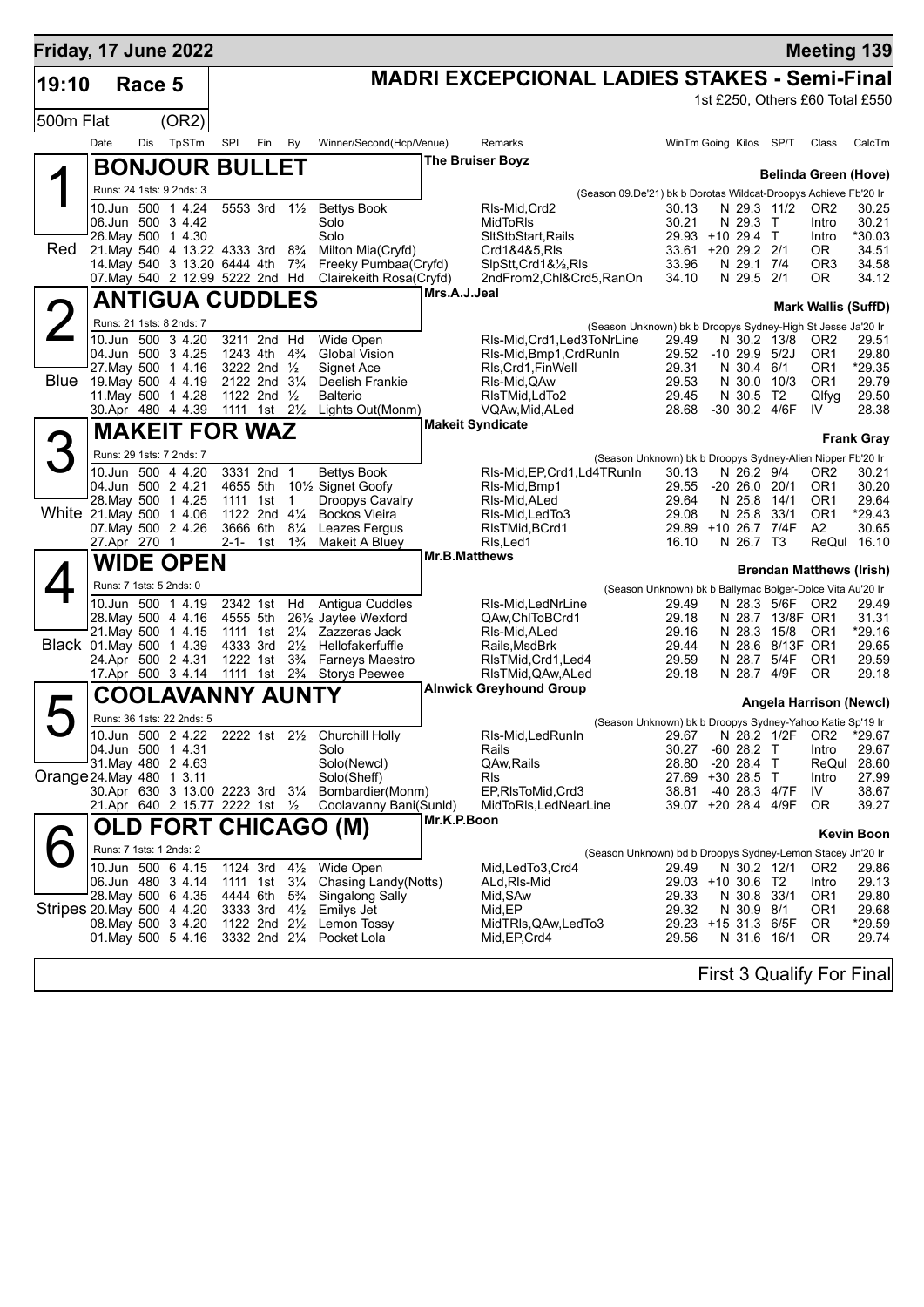| Friday, 17 June 2022      |               |        |                                               |     |                                        |                                  |                                                                                                       |                      |                                                     |                                                                 |                              |          |                                 |                                                          |                                               | <b>Meeting 139</b>              |
|---------------------------|---------------|--------|-----------------------------------------------|-----|----------------------------------------|----------------------------------|-------------------------------------------------------------------------------------------------------|----------------------|-----------------------------------------------------|-----------------------------------------------------------------|------------------------------|----------|---------------------------------|----------------------------------------------------------|-----------------------------------------------|---------------------------------|
| 19:30                     |               | Race 6 |                                               |     |                                        |                                  |                                                                                                       |                      | <b>MADRI EXCEPCIONAL LADIES STAKES - Semi-Final</b> |                                                                 |                              |          |                                 |                                                          |                                               |                                 |
|                           |               |        |                                               |     |                                        |                                  |                                                                                                       |                      |                                                     |                                                                 |                              |          |                                 |                                                          |                                               | 1st £250, Others £60 Total £550 |
| 500m Flat                 |               |        | (OR2)                                         |     |                                        |                                  |                                                                                                       |                      |                                                     |                                                                 |                              |          |                                 |                                                          |                                               |                                 |
|                           | Date          | Dis    | TpSTm                                         | SPI | Fin                                    | By                               | Winner/Second(Hcp/Venue)                                                                              |                      | Remarks                                             |                                                                 | WinTm Going Kilos SP/T       |          |                                 |                                                          | Class                                         | CalcTm                          |
|                           |               |        | <b>ARTHUR PUMPKIN</b>                         |     |                                        |                                  |                                                                                                       |                      | <b>The Mad Monk Syndicate</b>                       |                                                                 |                              |          |                                 |                                                          | <b>Patrick Godfrey (Swndn)</b>                |                                 |
|                           |               |        | Runs: 21 1sts: 3 2nds: 6                      |     |                                        |                                  |                                                                                                       |                      |                                                     | (Season 08.Fb'22) bk b Out Of Range ASB-Ballyboy Flash Nv'19 Ir |                              |          |                                 |                                                          |                                               |                                 |
|                           |               |        | 10.Jun 500 1 4.22                             |     | 3332 2nd 1 <sup>3</sup> / <sub>4</sub> |                                  | Goldies Mabbutt                                                                                       |                      | RIs, EP, Crd1<br><b>R</b> ls                        |                                                                 | 29.60<br>15.75               |          |                                 | N 25.5 14/1                                              | OR2                                           | $*29.74$<br>xLame 15.75         |
|                           | 05.Jun 262 1  |        | 30. May 500 1 4.26                            |     |                                        |                                  | Solo(Swndn)<br>Solo                                                                                   |                      | Rails                                               |                                                                 | 30.28                        |          | N 25.8 T<br>$-40$ 25.7 T        |                                                          | Intro                                         | 29.88                           |
| Red                       |               |        | 14. May 480 2 4.55                            |     | 5666 6th 81/2                          |                                  | <b>Billis Tudor(Monm)</b>                                                                             |                      | MsdBrk, RIs, Crd1                                   |                                                                 | 28.68                        |          |                                 | $-30$ 26.5 12/1                                          | OR.                                           | 29.05                           |
|                           |               |        | 07. May 480 2 4.55<br>01. May 500 1 4.25      |     | 6455 5th<br>4466 6th                   | $8\frac{3}{4}$<br>$\overline{7}$ | Lemming Fizz(Monm)<br>Pocket Lola                                                                     |                      | SAw, RIs, Crd <sup>1</sup> /4&2<br>Rails, Crd2      |                                                                 | 28.62<br>29.56               |          | $-30$ 26.7 $9/1$<br>N 26.8 25/1 |                                                          | OR3<br>OR.                                    | 29.03<br>30.11                  |
|                           |               |        | <b>GOLDIES MABBUTT</b>                        |     |                                        |                                  |                                                                                                       |                      | Mr.J.E.Collins, Mrs.J.Nock                          |                                                                 |                              |          |                                 |                                                          |                                               |                                 |
|                           |               |        | Runs: 41 1sts: 9 2nds: 10                     |     |                                        |                                  |                                                                                                       |                      |                                                     |                                                                 |                              |          |                                 |                                                          | <b>Christopher Fereday (Monm)</b>             |                                 |
|                           |               |        | 10.Jun 500 4 4.19                             |     | 1111 1st                               | $1\frac{3}{4}$                   | <b>Arthur Pumpkin</b>                                                                                 |                      | RIs-Mid, EP, Soon Led                               | (Ssn Suppressed) wbk b Ballymac Matt-Ballymac Efirgie Jy'19 Ir  | 29.60                        |          | N 28.2 7/2                      |                                                          | OR <sub>2</sub>                               | $*29.60$                        |
|                           |               |        | 28. May 480 1 4.45                            |     | 3334 3rd 4                             |                                  | Antigua Woofwoof(Monm)                                                                                |                      | EP, RIs, Crd4                                       |                                                                 | 28.41                        |          | $-10$ 28.1 $5/2$                |                                                          | OR <sub>3</sub>                               | 28.64                           |
|                           |               |        | 21. May 480 3 4.35<br>Blue 12. May 480 3 3.51 |     | 1111 1st<br>2222 2nd 21/4              | $3\frac{1}{4}$                   | Vixons Power(Monm)<br>Romeo De Niro(PBarr)                                                            |                      | VQAw,RIs,ALed<br>EP, MidRIs, Crd1, AHandy           |                                                                 | 28.23<br>28.17 +10 27.9 6/1  |          |                                 | N 27.9 6/4F                                              | A1<br>0R                                      | 28.23<br>28.45                  |
|                           |               |        | 01. May 476 1 3.94                            |     | 1111 1st 4 <sup>3</sup> / <sub>4</sub> |                                  | Coppice Fire(Swndn)                                                                                   |                      | Rails, QAw, ALed                                    |                                                                 | 28.11 +10 27.8               |          |                                 | 6/1                                                      | 0R                                            | 28.21                           |
|                           |               |        | 26.Apr 500 1 4.34                             |     | 1222 1st Hd                            |                                  | <b>Goldies Symnsy</b>                                                                                 |                      | Rls,LedTo2,CmAgRnIn<br><b>Mankind Syndicate</b>     |                                                                 | 29.89                        |          | N 27.9 T2                       |                                                          | Intro                                         | 29.89                           |
|                           |               |        | <b>CHURCHILL HOLLY</b>                        |     |                                        |                                  |                                                                                                       |                      |                                                     |                                                                 |                              |          |                                 |                                                          | Lynn Cook (Notts)                             |                                 |
|                           |               |        | Runs: 47 1sts: 18 2nds: 10                    |     |                                        |                                  |                                                                                                       |                      |                                                     | (Season 22.Nv'21) bk b Candlelight King-Swift Causeway Jy'18 Ir |                              |          |                                 |                                                          |                                               |                                 |
|                           |               |        | 10.Jun 500 1 4.35                             |     | 4444 2nd 21/2                          |                                  | Coolavanny Aunty                                                                                      |                      | RIs, Crd2                                           |                                                                 | 29.67<br>29.53 +40 27.2 7/4J |          |                                 | N 27.2 10/3                                              | OR <sub>2</sub>                               | 29.87                           |
|                           | 30. May 480 3 |        | 06.Jun 500 3 5.12                             |     | 3666 6th 16                            |                                  | Dapper Rodney(Notts)<br>(Notts)                                                                       |                      | Crd1, Blk2<br>(NoRace)                              |                                                                 |                              |          | 26.7                            |                                                          | <b>OR</b><br>0R                               | 31.20                           |
| White 21.May 500 2 4.20   |               |        |                                               |     | 6655 5th 5½                            |                                  | <b>Storys Peewee</b>                                                                                  |                      | RIs-Mid, Crd1                                       |                                                                 | 29.37                        |          |                                 | N 26.4 13/8F OR1                                         |                                               | 29.82                           |
|                           |               |        | 13. May 500 3 5.31<br>08. May 500 2 4.15      |     |                                        |                                  | Solo(Notts)<br>Solo                                                                                   |                      | RIs<br><b>RIsTMid</b>                               |                                                                 | 30.39<br>29.36               |          | N 26.6 T<br>N 26.7 T            |                                                          | Intro                                         | 30.39<br>*29.36                 |
|                           |               |        | <b>BETTYS BOOK</b>                            |     |                                        |                                  |                                                                                                       | Mr.K.P.Boon          |                                                     |                                                                 |                              |          |                                 |                                                          |                                               |                                 |
|                           |               |        | Runs: 48 1sts: 15 2nds: 8                     |     |                                        |                                  |                                                                                                       |                      |                                                     |                                                                 |                              |          |                                 |                                                          |                                               | <b>Kevin Boon</b>               |
|                           |               |        | 10.Jun 500 2 4.31                             |     | 4442 1st 1                             |                                  | <b>Makeit For Waz</b>                                                                                 |                      | RIs-Mid, SAw, Crd1, Led RunIn                       | (Season Unknown) wbk b Droopys Sydney-Laughil Irene Jn'19 Ir    | 30.13                        |          |                                 | N 27.6 5/4F                                              | OR <sub>2</sub>                               | *30.13                          |
|                           |               |        | 06.Jun 480 1 4.04                             |     | 3322 1st 1                             |                                  | De Bumblebee(Notts)                                                                                   |                      | Chl&Crd4,LdNrLn                                     |                                                                 | 28.91 +40 28.1 3/1           |          |                                 |                                                          | OR3                                           | 29.31                           |
| Black 23. May 480 2 4.07  | 30. May 480 1 |        |                                               |     | 3322 2nd Hd                            |                                  | (Notts)<br>Another Dove(Notts)                                                                        |                      | (NoRace)<br>CrdRunUp&2                              |                                                                 | 28.88 +50 28.2 7/4F          |          | 28.2                            |                                                          | 0R<br>OR.                                     | 29.40                           |
|                           |               |        | 14. May 714 2 23.17 1111 4th                  |     |                                        | $3\frac{3}{4}$                   | Bombardier(Cryfd)                                                                                     |                      | EP, SnLdTo8, MidToRIs                               |                                                                 | 45.74                        |          | N 28.3 14/1                     |                                                          | OR1                                           | 46.03                           |
|                           |               |        | 07. May 714 2 23.25 1111 2nd 11/2             |     |                                        |                                  | Navy Blue(Cryfd)                                                                                      |                      | EP, SnLdToRnIn, MidToRIs                            |                                                                 | 45.80                        |          | N 28.8 3/1                      |                                                          | OR1                                           | 45.92                           |
|                           |               |        | <b>DROOPYS</b>                                |     |                                        |                                  | <b>GOODTIME (M)</b>                                                                                   |                      | Mr.D.I.Bear, Mr.R.Hatton, Mr.R.Shorter              |                                                                 |                              |          |                                 |                                                          | <b>Richard Rees (Hove)</b>                    |                                 |
|                           |               |        | Runs: 21 1sts: 4 2nds: 4                      |     |                                        |                                  |                                                                                                       |                      |                                                     | (Season Unknown) bk b Dorotas Wildcat-Droopys Zero Nv'19 Ir     |                              |          |                                 |                                                          |                                               |                                 |
|                           |               |        | 10.Jun 500 4 4.38<br>04.Jun 500 5 4.38        |     |                                        |                                  | 5555 3rd 2 <sup>3</sup> / <sub>4</sub> Coolavanny Aunty<br>6666 6th 61/ <sub>2</sub> Ballymac Fairone |                      | Mid, SAw, Crd2, RanOn<br>Mid, CIrRun                |                                                                 | 29.54                        |          | $-20$ 28.7 $40/1$               |                                                          | 29.67 N 28.4 7/1 OR2 29.89<br>OR <sub>1</sub> | 29.85                           |
|                           |               |        | 27. May 500 6 4.33                            |     | 6643 2nd 21/2                          |                                  | <b>Signet Goofy</b>                                                                                   |                      | Mid, SAw, RanOnStrong                               |                                                                 | 29.53                        |          | $-10$ 28.6 $40/1$               |                                                          | OR1                                           | *29.64                          |
| Orange 19 May 500 5 4.38  |               |        |                                               |     | 5554 3rd 81/4                          |                                  | Da Bold Freddie                                                                                       |                      | Mid, SAw, RanOn                                     |                                                                 | 29.23                        |          | N 28.5                          | 11/2                                                     | OR <sub>1</sub>                               | 29.90                           |
|                           |               |        | 11. May 500 3 4.32<br>29.Apr 500 5 4.40       |     |                                        |                                  | Solo<br>6666 4th 101/4 Unlikely Rocket                                                                |                      | <b>MidTRIs</b><br>Mid, BCrd3                        |                                                                 | 29.65<br>29.85 +10 28.4 9/2  |          | N 28.6 T                        |                                                          | Intro<br>0R                                   | 29.65<br>30.77                  |
|                           |               |        | GETAWAYWITHIT (W)                             |     |                                        |                                  |                                                                                                       | <b>Mr.B.Matthews</b> |                                                     |                                                                 |                              |          |                                 |                                                          |                                               |                                 |
|                           |               |        | Runs: 2 1sts: 0 2nds: 0                       |     |                                        |                                  |                                                                                                       |                      |                                                     |                                                                 |                              |          |                                 |                                                          | <b>Brendan Matthews (Irish)</b>               |                                 |
|                           |               |        | 10.Jun 500 6 4.31                             |     | 2223 3rd                               | $\overline{2}$                   | Goldies Mabbutt                                                                                       |                      | EP,Chl&VeryW4                                       | (Season Unknown) bk b Droopys Cain-Precious Story Ap'19 Ir      | 29.60                        |          | N 30.6 6/1                      |                                                          | OR2                                           | 29.76                           |
|                           |               |        | 20. May 500 6 4.34                            |     | 6655 5th                               | 9                                | Ballinabola Ed                                                                                        |                      | Wide, SAw                                           |                                                                 | 28.97                        |          | N 30.2 33/1                     |                                                          | OR <sub>1</sub>                               | *29.69                          |
|                           |               |        | 07. May 750 6 13.77 2222 3rd                  |     |                                        | 3                                | Tinnock Solis(Shelb)                                                                                  |                      | EvAw, FinWll, (Irish Race)                          |                                                                 | 41.56                        | $+40$    |                                 | 4/7                                                      | DD <sub>0</sub>                               | 42.17                           |
| Stripes 30.Apr 575 6 4.83 |               |        | 22.Apr 750 5 13.36 4432 2nd 2                 |     | 3422 2nd 2                             |                                  | Sentimental Lad(Shelb)<br>Jacktavern Bella(Lmrck)                                                     |                      | W1,FinWell,(IrishRace)<br>Chl&CrdBStr,(IrishRace)   |                                                                 | 31.42<br>41.88               | -50<br>N |                                 | 5/1<br>9/1                                               | AA0<br>DD <sub>0</sub>                        | 31.06<br>42.02                  |
|                           | 09.Apr 525 6  |        |                                               |     |                                        | 2nd $1\frac{1}{2}$               | Glogheen Lass(Lmrck)                                                                                  |                      | (IrishTrial)                                        |                                                                 | 28.59                        | N        |                                 | T2                                                       |                                               | 28.69                           |
|                           |               |        |                                               |     |                                        |                                  |                                                                                                       |                      |                                                     |                                                                 |                              |          |                                 | $\Gamma$ and $\Omega$ $\Gamma$ and $\Gamma$ and $\Gamma$ |                                               |                                 |

First 3 Qualify For Final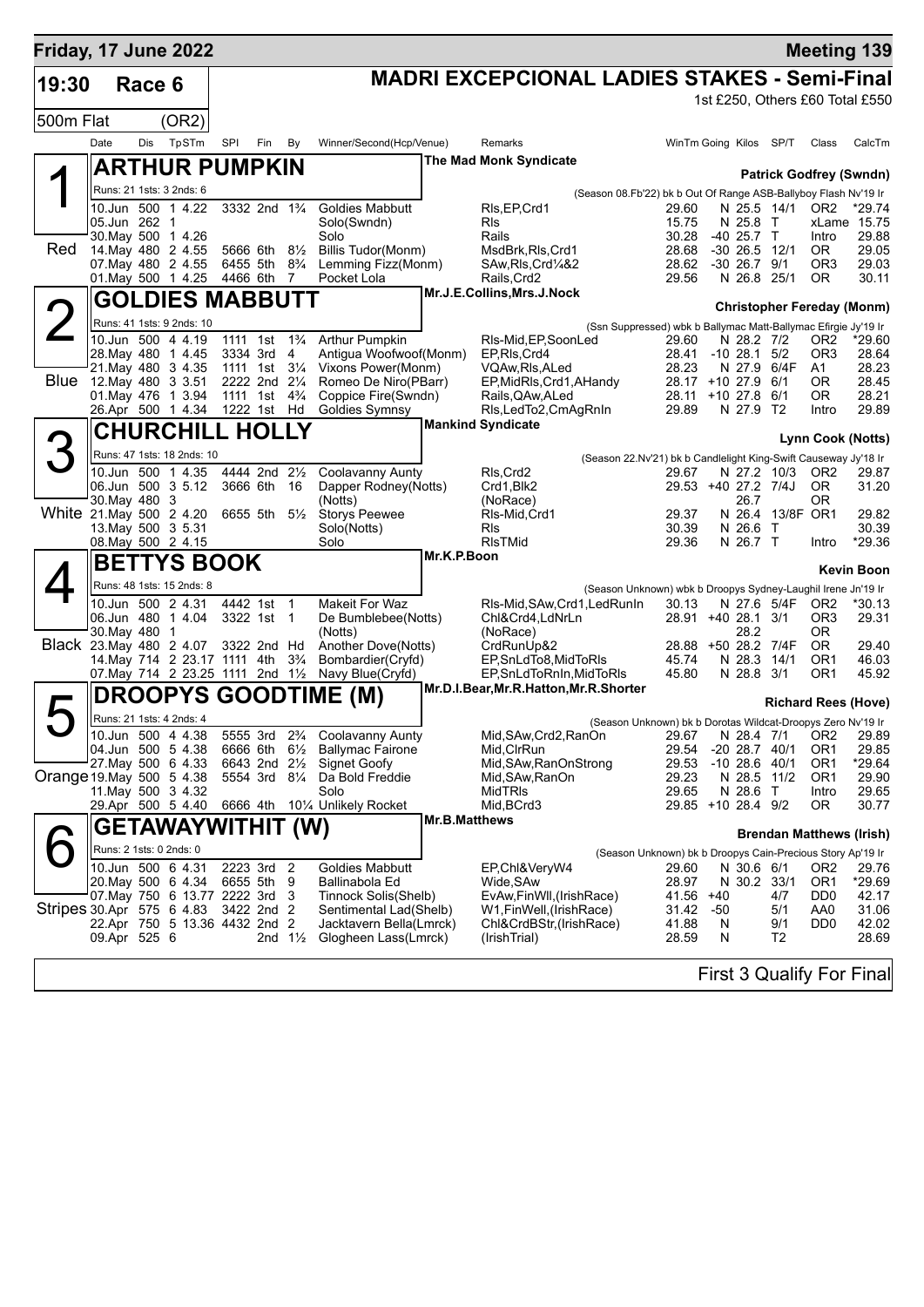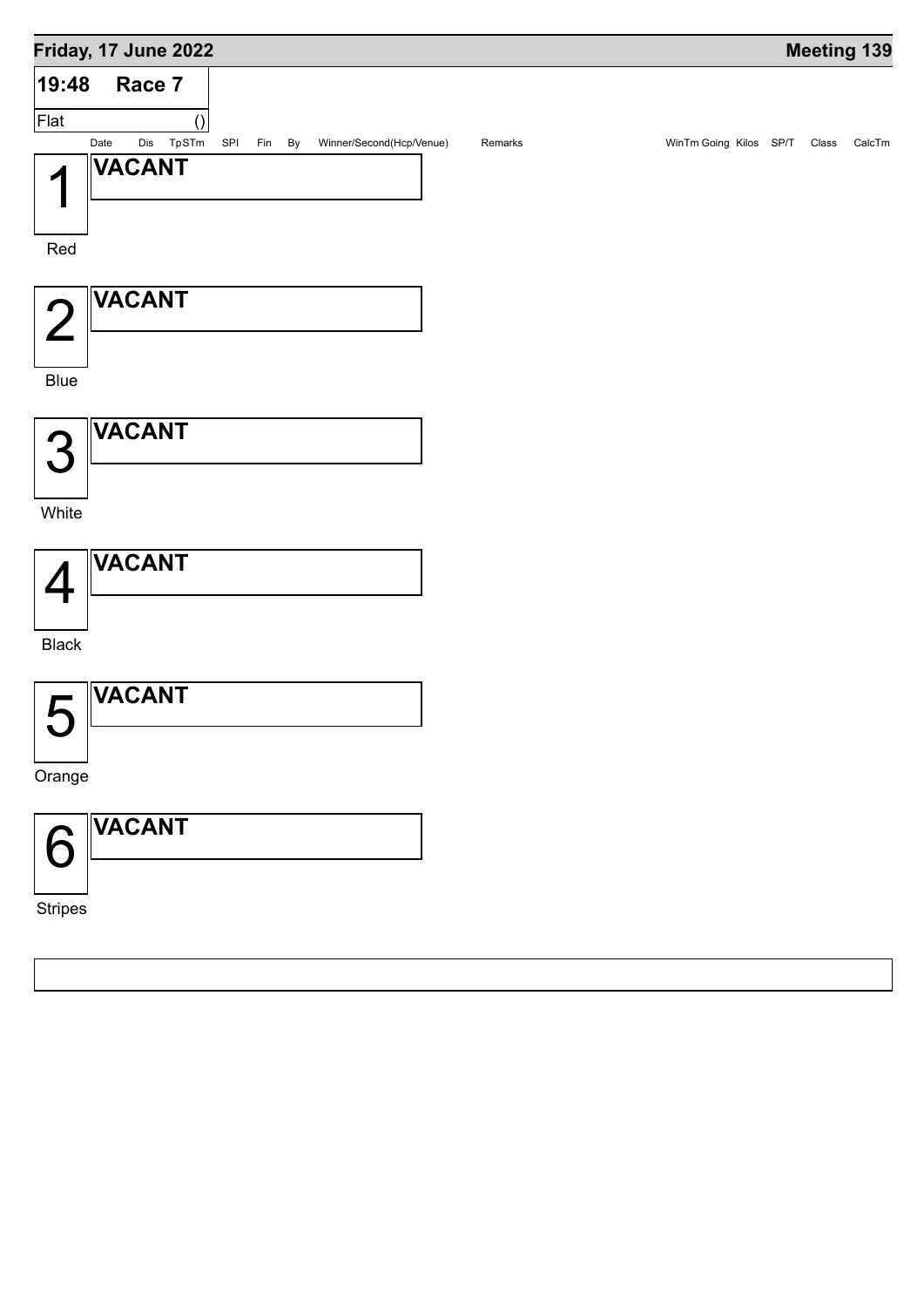| Friday, 17 June 2022       |                         |        |                                                |                      |                                                                  |                |                                                                   |                 |                                                                |                                                                                    |                               |                     | <b>Meeting 139</b>                                           |                      |
|----------------------------|-------------------------|--------|------------------------------------------------|----------------------|------------------------------------------------------------------|----------------|-------------------------------------------------------------------|-----------------|----------------------------------------------------------------|------------------------------------------------------------------------------------|-------------------------------|---------------------|--------------------------------------------------------------|----------------------|
| 20:05                      |                         | Race 8 |                                                |                      |                                                                  |                |                                                                   |                 | <b>BGBF TRUFRAME BRITISH BRED CHAMPION STAKES - Semi-Final</b> |                                                                                    |                               |                     |                                                              |                      |
|                            |                         |        |                                                |                      |                                                                  |                |                                                                   |                 |                                                                |                                                                                    |                               |                     | 1st £250, Others £60 Total £550                              |                      |
| 500m Flat                  |                         |        | (OR2)                                          |                      |                                                                  |                |                                                                   |                 |                                                                |                                                                                    |                               |                     |                                                              |                      |
|                            | Date                    | Dis    | TpSTm                                          | SPI                  | Fin                                                              | By             | Winner/Second(Hcp/Venue)                                          | Mr.S.A.Kneafsey | <b>Remarks</b>                                                 | WinTm Going Kilos SP/T                                                             |                               |                     | Class                                                        | CalcTm               |
|                            | <b>LOCKED DOWN</b>      |        |                                                |                      |                                                                  |                |                                                                   |                 |                                                                |                                                                                    |                               |                     | <b>Barrie Draper (Sheff)</b>                                 |                      |
|                            |                         |        | Runs: 32 1sts: 10 2nds: 8                      |                      |                                                                  |                |                                                                   |                 |                                                                |                                                                                    |                               |                     | wbk d Droopys Sydney-Droopys Velma Sp'19 Br                  |                      |
|                            |                         |        | 12.Jun 500 2 4.29<br>06.Jun 500 1 4.27         |                      | 4433 3rd<br>2222 2nd 71/2                                        | 6              | Romeo De Niro<br>Swift Woof                                       |                 | RIs, Crd1<br>Rls                                               | 29.39 +20 34.5 7/1<br>29.75                                                        | N 34.6 T2                     |                     | OR <sub>2</sub><br>Intro                                     | 30.08<br>30.35       |
|                            |                         |        | 31. May 500 3 4.28                             |                      | 1111 1st SH                                                      |                | Carrowkeal Syd(Sheff)                                             |                 | QAw, ALed                                                      | 28.91 +10 35.0 15/8                                                                |                               |                     | <b>OR</b>                                                    | 29.01                |
| Red                        | 24. May 500 2 4.33      |        | 16. May 500 2 5.23                             |                      | 4432 2nd 3 <sup>3</sup> / <sub>4</sub>                           |                | Solo(Sheff)<br><b>Black Tower(Notts)</b>                          |                 | <b>RIsToMid</b><br>CrdRunUp&2&3                                | 28.83 +30 34.8 T<br>30.00                                                          | +40 34.7 6/4                  |                     | 0R                                                           | ReQul 29.13<br>30.70 |
|                            |                         |        | 05. May 500 1 4.22                             |                      |                                                                  |                | Solo                                                              |                 | Rls                                                            | 29.64 +20 34.4 T                                                                   |                               |                     | Intro                                                        | *29.84               |
|                            |                         |        | <b>LIGHTS OUT</b>                              |                      |                                                                  |                |                                                                   |                 | Mr.G.M.Burton, Mr.M.A.Burton                                   |                                                                                    |                               |                     |                                                              | <b>Kevin Hutton</b>  |
|                            |                         |        | Runs: 38 1sts: 8 2nds: 15                      |                      |                                                                  |                |                                                                   |                 |                                                                | (Season 03.Ja'21) wbk b Taylors Sky-Terminator Sp'18 Br                            |                               |                     |                                                              |                      |
|                            | 05.Jun 262 2            |        | 12.Jun 500 2 4.40                              |                      | 6665 3rd 31/2<br>2-2- 2nd $3\frac{1}{2}$                         |                | <b>Moments Of Magic</b><br>Droopys Samantha (Swndn) Rails, ClrRun |                 | RIsTMid, SAw, FinStrong                                        | 29.38 +20 28.5 9/2<br>15.76                                                        | N 28.2 T2                     |                     | OR <sub>2</sub><br>Intro                                     | $*29.87$<br>16.05    |
|                            |                         |        | 08. May 500 1 4.28                             |                      | 1121 1st 51/4                                                    |                | Signet Otis                                                       |                 | RIs, Crd1, Ld-1/2&Fr3, Crd4                                    | 29.94                                                                              | N 28.1 T2                     |                     | Qlfyg                                                        | 29.94                |
| <b>Blue</b>                |                         |        | 30.Apr 480 1 4.53<br>24.Apr 476 1 4.08         |                      | 3222 2nd 21/2<br>1222 1st Hd                                     |                | Antigua Cuddles(Monm)<br>Annual Sydney(Swndn)                     |                 | EP, RIs, Crd1/4, RanOn<br>RIs, Led-1, CmAq4                    | 28.68<br>28.89                                                                     | $-30$ 28.2 $7/1$<br>N 28.5 T2 |                     | IV<br>Intro                                                  | 28.58<br>28.89       |
|                            |                         |        | 03.Apr 476 1 4.06                              |                      |                                                                  |                | Solo(Swndn)                                                       |                 | RIs                                                            | 28.45                                                                              | $-20, 28.8$ T                 |                     | Intro                                                        | 28.25                |
|                            |                         |        | <b>ROMEO ON TILT</b>                           |                      |                                                                  |                |                                                                   | Mr.D.P.Firmager |                                                                |                                                                                    |                               |                     | <b>Patrick Janssens</b>                                      |                      |
|                            |                         |        | Runs: 12 1sts: 4 2nds: 3                       |                      |                                                                  |                |                                                                   |                 |                                                                |                                                                                    |                               |                     | bk d Kilty Lad-Fabulous Pin Ap'20 Br                         |                      |
|                            |                         |        | 12.Jun 500 1 4.26                              | 2222 1st             |                                                                  | $\frac{3}{4}$  | <b>Westwell Emer</b>                                              |                 | RIsTMid.EP.LedNrLn                                             |                                                                                    |                               | 29.41 +20 35.7 1/4F | OR <sub>2</sub>                                              | 29.61                |
|                            |                         |        | 04.Jun 500 2 4.37<br>28. May 500 3 4.29        |                      | 5555 4th<br>1111 1st $4\frac{1}{2}$                              | 5              | <b>Ballymac Fairone</b><br><b>Bobsleigh Dream</b>                 |                 | RIs-Mid, CIrRun<br>RIs-Mid, ALed                               | 29.54<br>29.22                                                                     | $-20, 36.1$<br>N 36.1         | 5/1<br>6/1          | OR1<br>OR1                                                   | 29.73<br>$*29.22$    |
| White 21.May 500 1 4.21    |                         |        |                                                |                      | 3322 2nd 2                                                       |                | Deadly Showtime                                                   |                 | Rls, RanOn                                                     | 29.32                                                                              | N 36.1                        | 13/8                | OR <sub>1</sub>                                              | 29.49                |
|                            |                         |        | 08. May 500 3 4.28<br>01. May 500 1 4.23       |                      | 2222 2nd $\frac{1}{2}$<br>3222 2nd 1 <sup>3</sup> / <sub>4</sub> |                | Mickys Barrett<br><b>Bockos Budsit</b>                            |                 | RIsTMid, EP, FcdToCk2<br>Rails, Crd1, Bmp2, RanOn              | 29.53 +15 36.1<br>29.37                                                            | N 35.8 7/2                    | 5/2                 | OR.<br>ΟR                                                    | 29.73<br>29.52       |
|                            |                         |        | <b>SHELBYS MEMORY</b>                          |                      |                                                                  |                |                                                                   | Mr.A.Drew       |                                                                |                                                                                    |                               |                     |                                                              |                      |
|                            |                         |        | Runs: 63 1sts: 25 2nds: 7                      |                      |                                                                  |                |                                                                   |                 |                                                                | bd d Pat C Sabbath-Glenbowen Record Sp'18 Br                                       |                               |                     | Arran Dunn (Monm)                                            |                      |
|                            |                         |        | 12.Jun 500 3 4.39                              |                      | 5522 2nd 11/2                                                    |                | Pocket Lola                                                       |                 | RIsTMid, SAw, FinWell                                          | 29.56 +20 33.0 11/8                                                                |                               |                     | OR <sub>2</sub>                                              | *29.88               |
|                            |                         |        | 04.Jun 480 2 4.43<br>28. May 480 3 4.41        |                      | 2222 1st SH<br>1222 2nd 21/4                                     |                | Antigua Woofwoof(Monm)<br>Winterfield Duke(Monm)                  |                 | EP, RIsToMid, LedNrLine<br>QAw,Mid,EvCh                        | 28.38<br>28.27                                                                     | $-10.32.9$<br>N 33.1          | 8/1<br>5/6F         | OR <sub>3</sub><br>OR <sub>3</sub>                           | 28.28<br>28.45       |
| Black 21 May 500 3 4.08    |                         |        |                                                | 2555 5th             |                                                                  |                | 11% All About Ted                                                 |                 | RIs-Mid, Crd1                                                  | 29.17                                                                              | N 33.1                        | 9/2                 | OR1                                                          | 30.09                |
|                            |                         |        | 14 May 480 4 4.50<br>07. May 480 1 4.42        | 4555 5th<br>1111 1st |                                                                  | $5\frac{3}{4}$ | 131/ <sub>2</sub> Jaquar Macie(Monm)<br>Ballymac Honest(Monm)     |                 | MsdBrk.Blk1<br>QAw, Rls, CrdStt, RanOn                         | 28.33<br>28.55                                                                     | $-30, 33.2$<br>$-30$ 33.1     | 9/4<br>8/11F OR3    | OR <sub>3</sub>                                              | 29.12<br>28.25       |
|                            |                         |        | WESTWELI                                       |                      | <b>EMER</b>                                                      |                |                                                                   |                 | <b>Westwell Racing Club</b>                                    |                                                                                    |                               |                     |                                                              |                      |
|                            | Runs: 8 1sts: 1 2nds: 2 |        |                                                |                      |                                                                  |                |                                                                   |                 |                                                                |                                                                                    |                               |                     |                                                              | <b>Kevin Hutton</b>  |
|                            |                         |        | 12.Jun 500 4 4.12                              |                      | 1111 2nd $\frac{3}{4}$                                           |                | Romeo On Tilt                                                     |                 | RIsTMid,QAw,LedToNrLn                                          | (Season 29.Ja'22) bd b Magical Bale-Forest Natalee Ja'20 Br<br>29.41 +20 28.1 12/1 |                               |                     | OR <sub>2</sub>                                              | *29.67               |
|                            |                         |        | 07.Jun 500 3 4.22                              |                      | 2222 2nd 1 <sup>1</sup> / <sub>4</sub>                           |                | Apache Breeze                                                     |                 | MidToRIs                                                       | 29.91                                                                              | N 27.6 T2                     |                     | Qlfyg                                                        | 30.01                |
| Orange 17. May 500 2 4.11  |                         |        | 29. May 476 1 4.18                             |                      | 2222 2nd $3\frac{1}{2}$                                          |                | Magical Firebird(Swndn)<br>Solo                                   |                 | RIsMid, ClearRun<br>RIsTMid,QAw                                | 28.52 +10 28.3 T2<br>29.66 +30 28.2 T                                              |                               |                     | Intro                                                        | 28.90<br>ReQul 29.96 |
|                            | 10. May 270 1           |        |                                                |                      |                                                                  |                | Solo                                                              |                 | RIsTMid                                                        | 15.87                                                                              | N 27.8 T                      |                     |                                                              | ReQul 15.87          |
|                            | 04.Apr 270 1            |        |                                                |                      | 2-2- 2nd $1\frac{1}{2}$                                          |                | Coppice Believer                                                  | Mr.D.P.Firmager | Rls                                                            | 16.13                                                                              | $-1028.2$ T3                  |                     |                                                              | ReQui 16.16          |
|                            |                         |        | <b>ROMEO DE NIRO</b>                           |                      |                                                                  |                |                                                                   |                 |                                                                |                                                                                    |                               |                     | <b>Patrick Janssens</b>                                      |                      |
|                            |                         |        | Runs: 22 1sts: 10 2nds: 0<br>12.Jun 500 5 4.18 |                      | 2111 1st 3                                                       |                | Shockwave Iolite                                                  |                 | MidTRIs, EP, Led 2                                             |                                                                                    |                               | 29.39 +20 31.7 1/1F | bkw d Tullymurry Act-Buckos Lass Ja'20 Br<br>OR <sub>2</sub> | 29.59                |
|                            |                         |        | 04.Jun 500 4 4.20                              |                      | 2223 5th                                                         | $5\frac{3}{4}$ | <b>Ballymac Fairone</b>                                           |                 | Mid-RIs,EP                                                     | 29.54                                                                              | $-20$ 32.5 $5/1$              |                     | OR1                                                          | 29.79                |
| Stripes 21. May 500 2 4.18 |                         |        | 28. May 500 1 4.21                             |                      | 3333 3rd 31/4<br>1111 1st                                        | SH             | Coppice Fox<br>Stefans Rocket                                     |                 | Rls-Mid,EP<br>Mid-Rls, AlwaysLed, HeldOn                       | 29.30<br>29.58                                                                     | N 32.4 7/2<br>N 32.5          | 13/8F OR1           | OR1                                                          | *29.56<br>29.58      |
|                            |                         |        | 12. May 480 4 3.46                             |                      | 1111 1st 21/ <sub>4</sub>                                        |                | Goldies Mabbutt(PBarr)                                            |                 | EP,Mid,ALd,RanOn                                               | 28.17 +10 32.4 7/4J                                                                |                               |                     | 0R                                                           | 28.27                |
|                            |                         |        | 08. May 500 1 4.16                             |                      | 2255 5th 8                                                       |                | Faughan Rebel                                                     |                 | MidTRIs, QAw, Crd2&3                                           | 29.24 +15 32.2 9/2                                                                 |                               |                     | 0R                                                           | 30.03                |
|                            |                         |        |                                                |                      |                                                                  |                |                                                                   |                 |                                                                |                                                                                    |                               |                     |                                                              |                      |

First 3 Qualify For Final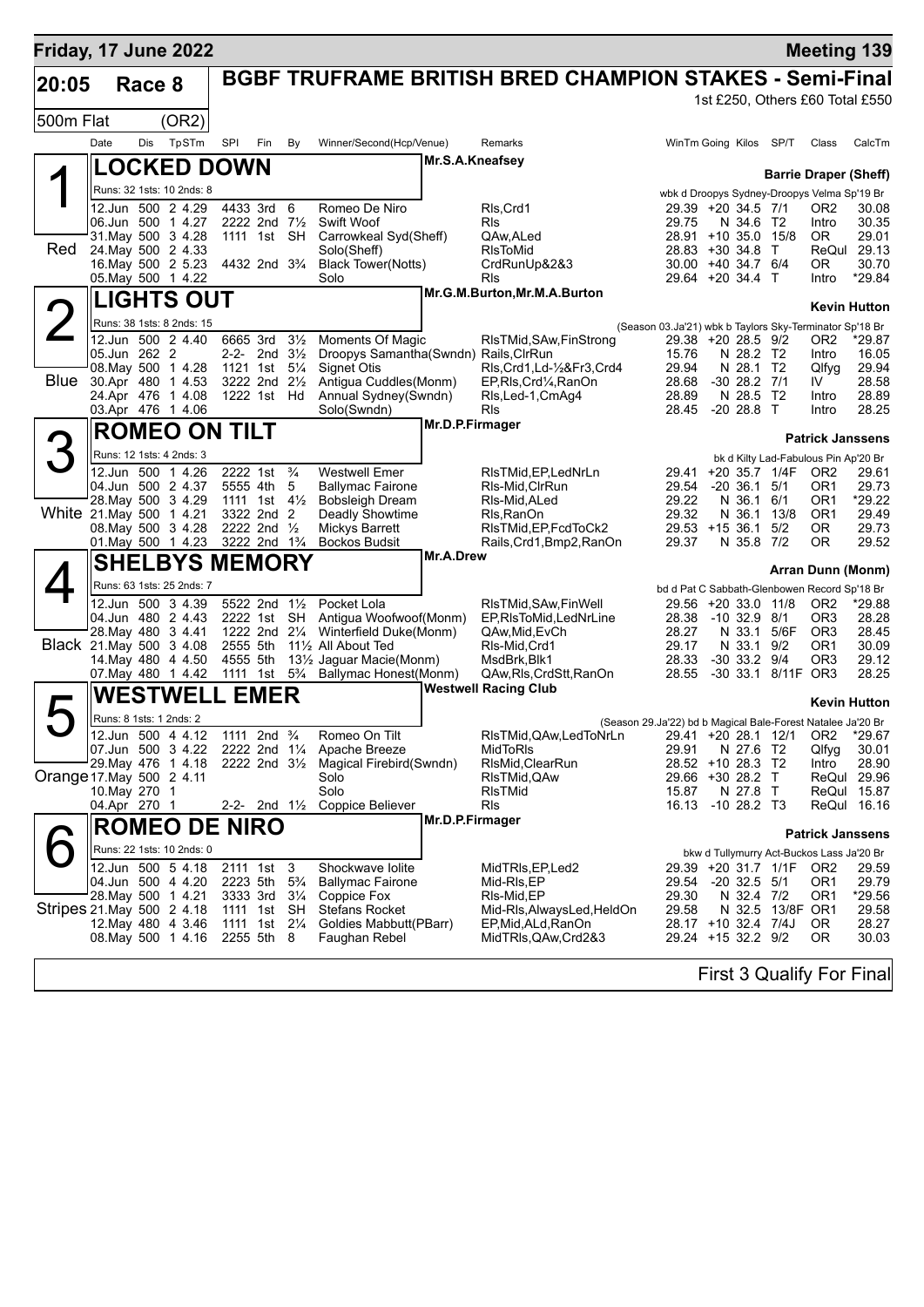| Friday, 17 June 2022      |      |                                                                   |       |                                                    |                   |                |                                                 |               |                                                                 |                                                            |  |                                 |                         |                                             | <b>Meeting 139</b>                     |
|---------------------------|------|-------------------------------------------------------------------|-------|----------------------------------------------------|-------------------|----------------|-------------------------------------------------|---------------|-----------------------------------------------------------------|------------------------------------------------------------|--|---------------------------------|-------------------------|---------------------------------------------|----------------------------------------|
| 20:26                     |      | Race 9                                                            |       |                                                    |                   |                |                                                 |               | <b>BGBF TRUFRAME BRITISH BRED CHAMPION STAKES -- Semi-Final</b> |                                                            |  |                                 |                         |                                             |                                        |
|                           |      |                                                                   |       |                                                    |                   |                |                                                 |               |                                                                 |                                                            |  |                                 |                         |                                             | 1st £250, Others £60 Total £550        |
| 500m Flat                 |      |                                                                   | (OR2) |                                                    |                   |                |                                                 |               |                                                                 |                                                            |  |                                 |                         |                                             |                                        |
|                           | Date | Dis                                                               | TpSTm | SPI                                                | Fin               | By             | Winner/Second(Hcp/Venue)                        |               | Remarks                                                         |                                                            |  | WinTm Going Kilos SP/T          |                         | Class                                       | CalcTm                                 |
|                           |      | <b>GLATTON GIANNI</b>                                             |       |                                                    |                   |                |                                                 |               | Mr.R.Devenish, Mrs.D.I.Steels                                   |                                                            |  |                                 |                         |                                             |                                        |
|                           |      |                                                                   |       |                                                    |                   |                |                                                 |               |                                                                 |                                                            |  |                                 |                         |                                             | <b>Richard Devenish (Hnlow)</b>        |
|                           |      | Runs: 20 1sts: 6 2nds: 3                                          |       |                                                    |                   |                |                                                 |               |                                                                 |                                                            |  |                                 |                         | bk d Droopys Sydney-Southoe Silver De'19 Br |                                        |
|                           |      | 12.Jun 500 3 4.17<br>06.Jun 500 1 4.25                            |       | 1222 2nd 1 <sup>3</sup> / <sub>4</sub>             |                   |                | Moments Of Magic<br>Solo                        |               | RIsTMid, QAw, LedTo2<br>Rls                                     | 30.25                                                      |  | N 34.0 T                        | 29.38 +20 33.8 11/4     | OR <sub>2</sub><br>Intro                    | 29.73<br>30.25                         |
|                           |      | 30. May 270 1                                                     |       |                                                    |                   |                | Solo                                            |               | Rails                                                           | 16.19                                                      |  | $-20,34.1$ T                    |                         | Intro                                       | 15.99                                  |
| Red                       |      | 17.Apr 500 2 4.26                                                 |       | 3666 6th                                           |                   | - 15           | <b>Bockos Belly</b>                             |               | Rails.Baulked1                                                  | 29.34                                                      |  | N 34.5 9/2                      |                         | OR.                                         | 30.54                                  |
|                           |      | 03.Apr 500 2 4.14<br>27.Mar 500 1 4.22                            |       | 1111 1st<br>1111 2nd SH                            |                   | $1\frac{1}{2}$ | Antigua Bigun<br><b>Balterio</b>                |               | RIs, QAw, ALed<br>RIs, SnLed TNrLn                              | 29.40<br>29.76                                             |  | N 33.5 9/2                      | N 33.0 11/4             | 0R.<br><b>OR</b>                            | $*29.40$<br>29.77                      |
|                           |      |                                                                   |       |                                                    |                   |                |                                                 | Mr.R.J.Turney |                                                                 |                                                            |  |                                 |                         |                                             |                                        |
|                           |      | <b>THE GRAFTER</b>                                                |       |                                                    |                   |                |                                                 |               |                                                                 |                                                            |  |                                 |                         |                                             | <b>Ray Turney (Hnlow)</b>              |
|                           |      | Runs: 30 1sts: 10 2nds: 2                                         |       |                                                    |                   |                |                                                 |               |                                                                 |                                                            |  |                                 |                         | be d Toolatetosell-Westmead Rena Nv'19 Br   |                                        |
|                           |      | 12.Jun 500 4 4.26<br>06.Jun 270 2                                 |       | 2333 3rd<br>1-1- 1st $7\frac{1}{4}$                |                   | $5\frac{1}{2}$ | Pocket Lola<br><b>Myrtle Grove</b>              |               | MidTRIs, EP, Crd1&2<br>RIsToMid, ALed                           | 16.01                                                      |  | 29.56 +20 32.0 7/1<br>N 32.0 T2 |                         | OR <sub>2</sub><br>Intro                    | *30.21<br>16.01                        |
|                           |      | 21. May 460 4 3.81                                                |       | 1366 6th                                           |                   | $\overline{7}$ | Savana Splish (Hnlow)                           |               | EP,LedToBmp1,Crd2                                               | 27.72                                                      |  |                                 | N 31.6 1/1F             | A1                                          | 28.29                                  |
| Blue                      |      | 14.May 460 4                                                      |       | 1111 1st                                           |                   | $2\frac{3}{4}$ | Savana Lilypop(Hnlow)                           |               | VQAw,ALed,(HT)                                                  | 27.40                                                      |  | $-20, 31.6$                     | 2/1                     | A1                                          | 27.20                                  |
|                           |      | 08. May 476 4 4.05<br>01. May 476 3 4.04                          |       | 5444 4th<br>3444 3rd 5 <sup>3</sup> / <sub>4</sub> |                   | 5              | Only You(Swndn)<br>Ballymac Ino(Swndn)          |               | Mid, SAw, Crd3<br>MidRails, Bmp2                                | 28.36                                                      |  | N 31.7 9/1                      | 28.07 +10 30.7 14/1     | 0R<br><b>OR</b>                             | 28.76<br>28.64                         |
|                           |      |                                                                   |       |                                                    |                   |                |                                                 |               | Mr.J.M.Dickie, Miss.S.McNellie                                  |                                                            |  |                                 |                         |                                             |                                        |
|                           |      | <b>SLEEK BY DESIGN</b>                                            |       |                                                    |                   |                |                                                 |               |                                                                 |                                                            |  |                                 |                         |                                             | <b>Kevin Hutton</b>                    |
|                           |      | Runs: 17 1sts: 3 2nds: 4                                          |       |                                                    |                   |                |                                                 |               |                                                                 | (Season Unknown) bk b Magical Bale-Forest Natalee Ja'20 Br |  |                                 |                         |                                             |                                        |
|                           |      | 12.Jun 500 5 4.35<br>31. May 500 1 4.29                           |       | 5533 3rd<br>1111 1st 61/4                          |                   | $3\frac{3}{4}$ | Romeo On Tilt<br>Fair Ria                       |               | MidTRIs, SAw<br>RIsToMid.ALed                                   |                                                            |  | 29.41 +20 29.4 3/1              |                         | OR <sub>2</sub>                             | 29.91                                  |
|                           |      | 22. May 476 2 4.10                                                |       |                                                    |                   |                | Solo(Swndn)                                     |               | Rails                                                           | 29.58<br>28.16                                             |  | N 29.5 T2<br>N 29.8 T           |                         | Intro                                       | ReQul *29.58<br>28.16                  |
| White 08. May 262 3       |      |                                                                   |       | $1-1-1$ st 2                                       |                   |                | Anniversary Girl(Swndn)                         |               | Mid, ALed                                                       | 15.93                                                      |  | N 29.8 T2                       |                         | Intro                                       | 15.93                                  |
|                           |      | 01. May 262 2<br>24.Apr 262 3                                     |       | $2 - 2 -$<br>2-2- 2nd $4\frac{3}{4}$               | 2nd $\frac{1}{2}$ |                | Anniversary Girl(Swndn)<br>Magical Silas(Swndn) |               | RIsMid, ClearRun<br>Mid, ClearRun                               | 15.91<br>15.91                                             |  | +5 29.7 T2<br>N 29.8 T2         |                         | Intro<br>Intro                              | 16.01<br>16.30                         |
|                           |      |                                                                   |       |                                                    |                   |                |                                                 |               | <b>Westwell Racing Club</b>                                     |                                                            |  |                                 |                         |                                             |                                        |
|                           |      | <b>MOMENTS OF MAGIC</b>                                           |       |                                                    |                   |                |                                                 |               |                                                                 |                                                            |  |                                 |                         |                                             | <b>Kevin Hutton</b>                    |
|                           |      | Runs: 17 1sts: 4 2nds: 6                                          |       |                                                    |                   |                |                                                 |               |                                                                 | (Season Unknown) bd b Magical Bale-Forest Natalee Ja'20 Br |  |                                 |                         |                                             |                                        |
|                           |      | 12.Jun 500 1 4.25<br>31. May 500 2                                |       | 3111 1st 1 <sup>3</sup> / <sub>4</sub>             |                   |                | <b>Glatton Gianni</b><br>Solo                   |               | RIs, EP, Led2<br>RailsToMiddle, (HandTime)                      | 29.68                                                      |  | N 30.1 T                        | 29.38 +20 30.5 2/1F     | OR <sub>2</sub><br>Qlfyg                    | *29.58<br>29.68                        |
|                           |      | 14. May 630 1 12.55 1111 1st Nk                                   |       |                                                    |                   |                | Droopys Sputnik(Monm)                           |               | QAw, RIs To Mid, Crd3, ALed                                     | 38.39                                                      |  | $-40,30.0,6/5$                  |                         | OR3                                         | 37.99                                  |
|                           |      | Black 07. May 630 4 12.57 1111 1st 1                              |       |                                                    |                   |                | Droopys Sputnik(Monm)                           |               | QAw, RIs To Mid, ALed                                           | 38.54                                                      |  |                                 | -40 29.8 1/1F           | OR <sub>3</sub>                             | 38.14                                  |
|                           |      | 23.Apr 630 1 12.72 2211 1st Nk<br>16.Apr 630 1 12.75 1111 2nd 1/2 |       |                                                    |                   |                | Magical Richie (Monm)<br>Magical Richie(Monm)   |               | RailsToMiddle,Led3<br>QAw, Rails, EvCh                          | 38.58<br>38.68                                             |  | $-2529.6$ T2<br>$-2529.6$ T2    |                         | Intro<br>Qlfyg                              | 38.33<br>38.47                         |
|                           |      |                                                                   |       |                                                    |                   |                |                                                 |               | Ms.K.Gooding, Mr.D.J.Wiepen                                     |                                                            |  |                                 |                         |                                             |                                        |
|                           |      | <b>SHOCKWAVE IOLITE</b>                                           |       |                                                    |                   |                |                                                 |               |                                                                 |                                                            |  |                                 |                         |                                             | <b>Kim Gooding (Notts)</b>             |
|                           |      | Runs: 18 1sts: 7 2nds: 1                                          |       |                                                    |                   |                |                                                 |               |                                                                 |                                                            |  |                                 |                         | bd d Droopys Sydney-Southoe Silver De'19 Br |                                        |
|                           |      | 12.Jun 500 3 4.14<br>05.Jun 500 2 4.21                            |       | 1222 2nd $3$                                       |                   |                | Romeo De Niro<br>Solo                           |               | RIsTMid, LedTo2<br>RIsToMid                                     |                                                            |  | 29.87 +10 34.3 T                |                         | Intro                                       | 29.39 +20 34.6 8/1 OR2 *29.84<br>29.97 |
|                           |      | 09 May 500 1 5.19                                                 |       | 6656 6th 9½                                        |                   |                | <b>Bellmore Rossi(Notts)</b>                    |               | Crd1&3                                                          |                                                            |  | 29.94 +30 34.2 9/2              |                         | A1                                          | 31.00                                  |
| Orange 25.Apr 500 1 5.22  |      |                                                                   |       | 2222 2nd 3 <sup>1</sup> / <sub>4</sub>             |                   |                | Midfield Chick(Notts)                           |               | ClrRun, RIs-Mid                                                 |                                                            |  | 29.85 +50 34.4 T2               |                         | ReQul                                       | 30.61                                  |
|                           |      | 04.Apr 500 1 5.17<br>28. Mar 500 3 4.87                           |       | 6666 6th<br>1111 1st 5 <sup>3</sup> / <sub>4</sub> |                   | $8\frac{3}{4}$ | Bluejig Jet(Notts)<br><b>Bluejig Jet(Notts)</b> |               | SAw,ClrRun,RIs<br>EP,ALd,RIs-Mid                                |                                                            |  | 29.84 +30 34.9 2/1              | 29.66 +40 34.9 6/4F     | 0R<br>0R                                    | 30.75<br>30.14                         |
|                           |      |                                                                   |       |                                                    |                   |                |                                                 |               | <b>Magnificent Five (UK)</b>                                    |                                                            |  |                                 |                         |                                             |                                        |
|                           |      | POCKET LOLA (M)                                                   |       |                                                    |                   |                |                                                 |               |                                                                 |                                                            |  |                                 |                         |                                             | <b>Seamus Cahill (Hove)</b>            |
|                           |      | Runs: 43 1sts: 25 2nds: 4                                         |       |                                                    |                   |                |                                                 |               |                                                                 | (Season 20.Ja'22) bk b Droopys Sydney-Banabane Jn'19 Br    |  |                                 |                         |                                             |                                        |
|                           |      | 12.Jun 500 5 4.16                                                 |       | 1111 1st 11/ <sub>2</sub>                          |                   |                | <b>Shelbys Memory</b>                           |               | Mid,QAw,ALed                                                    |                                                            |  |                                 | 29.56 +20 28.5 1/1F OR2 |                                             | 29.76                                  |
|                           |      | 02.Jun 285 4<br>29.May 265 4                                      |       |                                                    |                   |                | Solo(Hove)<br>Solo(CPark)                       |               | Middle<br>Middle                                                | 16.61<br>16.50                                             |  | -5 28.1 T<br>-5 28.6 T          |                         | Intro                                       | 16.56<br>16.45                         |
| Stripes 21 May 500 5 4.15 |      |                                                                   |       | 5666 6th                                           |                   | - 10           | <b>Bockos Vieira</b>                            |               | Mid, FcdTCk2                                                    | 29.08                                                      |  |                                 | N 28.6 5/2F             | OR <sub>1</sub>                             | 29.88                                  |
|                           |      | 08. May 500 5 4.27                                                |       | 4666 6th                                           |                   | 10             | Faughan Rebel                                   |               | MidTWide,Crd2                                                   |                                                            |  |                                 | 29.24 +15 29.1 10/3     | 0R                                          | 30.20                                  |
|                           |      | 01. May 500 4 4.09                                                |       | 1111 1st 21/ <sub>4</sub>                          |                   |                | Old Fort Chicago                                |               | Mid, VQAw, ALd                                                  | 29.56                                                      |  | N 29.5 5/2                      |                         | 0R                                          | *29.56                                 |
|                           |      |                                                                   |       |                                                    |                   |                |                                                 |               |                                                                 |                                                            |  |                                 |                         |                                             |                                        |

First 3 Qualify For Final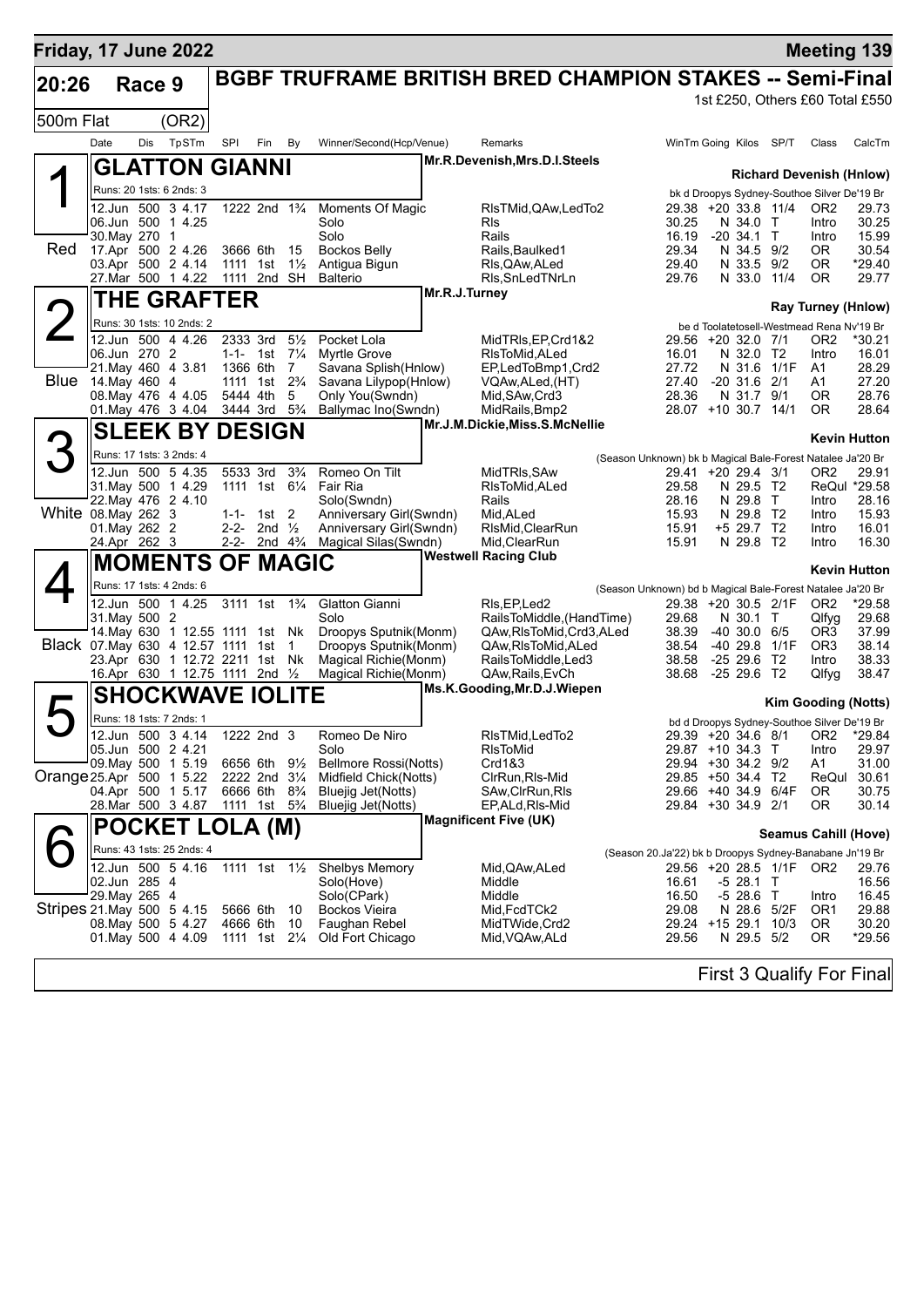## **Friday, 17 June 2022 Meeting 139 Race 10 20:45** () Flat Date Dis TpSTm SPI Fin By Winner/Second(Hcp/Venue) Remarks WinTm Going Kilos SP/T Class CalcTm 1 Red **VACANT** 2 Blue **VACANT** 3 **White VACANT** 4 Black **VACANT** 5 Orange **VACANT** 6 **VACANT**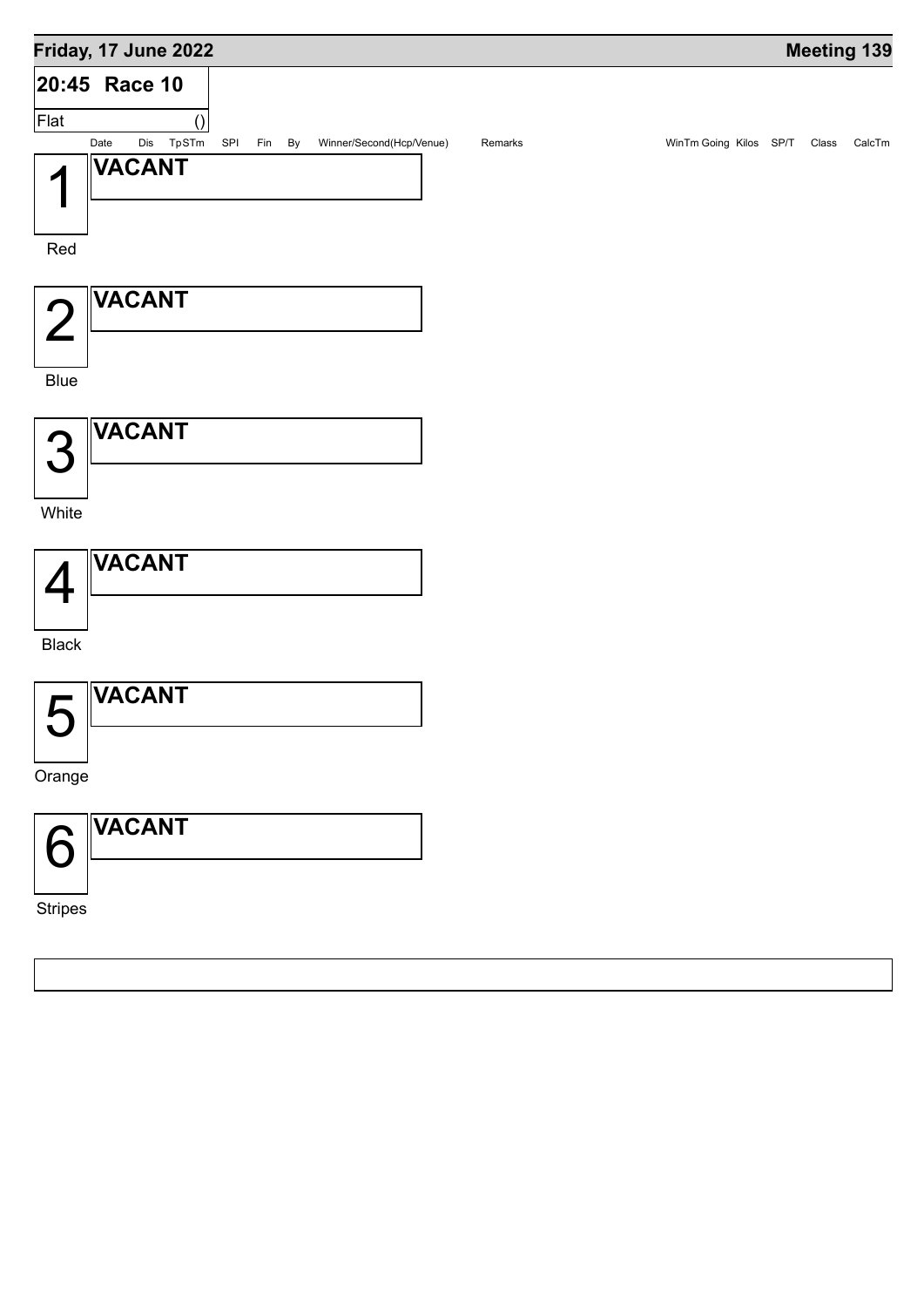![](_page_10_Figure_0.jpeg)